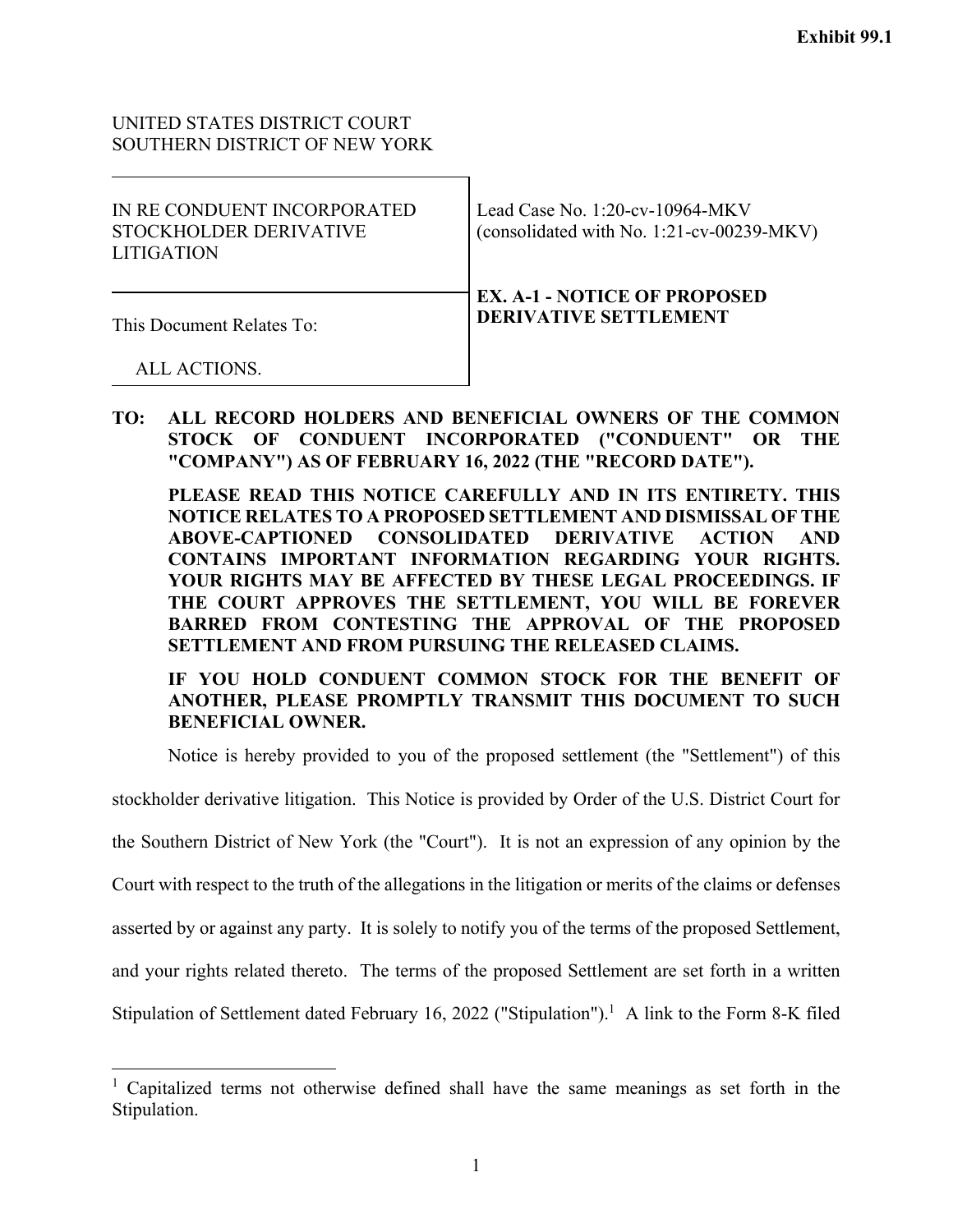with the U.S. Securities and Exchange Commission ("SEC") containing the text of the Stipulation may be found on Conduent's website at the Investor Relations page at https://investor.conduent.com/.

## **I. WHY THE COMPANY HAS ISSUED THIS NOTICE**

Your rights may be affected by the settlement of the actions styled *In re Conduent Incorporated Stockholder Derivative Litigation*, Lead Case No. 1:20-cv-10964-MKV, pending in the U.S. District Court for the Southern District of New York (the "Federal Action") and *In re Conduent Incorporated Stockholder Derivative Litigation*, Lead Case No. 650903/2021, pending in New York Supreme Court, County of New York (the "State Action" and collectively with the Federal Action, the "Actions").

 Jack Kiner and Kario-Paul Brown, plaintiffs in the Federal Action; Clifford Elow and Eric Gilbert, plaintiffs in the State Action (Kiner, Brown, Elow and Gilbert are collectively referred to as "Plaintiffs"); individual defendants Brian J. Webb-Walsh, Ashok Vemuri, William G. Parrett, Paul S. Galant, Vincent J. Intrieri, Courtney R. Mather, Michael A. Nutter, Jesse A. Lynn, and Margarita Palau-Hernandez (the "Settling Defendants"); and nominal defendant Conduent Incorporated ("Conduent" or the "Company") (the Plaintiffs, Settling Defendants and Conduent are collectively referred to as the "Settling Parties"), have agreed upon terms to settle the abovereferenced litigation and have signed the Stipulation setting forth those settlement terms.

On July 11, 2022, at 10:30 a.m., the Court will hold a hearing (the "Settlement Hearing") in the Actions at the U.S. District Court for the Southern District of New York, Daniel Patrick Moynihan U.S. Courthouse, 500 Pearl St., Courtroom 18C, New York, NY 10007 before the Honorable Mary Kay Vyskocil or via Zoom or some other video platform or telephonically. The purpose of the Settlement Hearing is to determine whether: (i) the terms of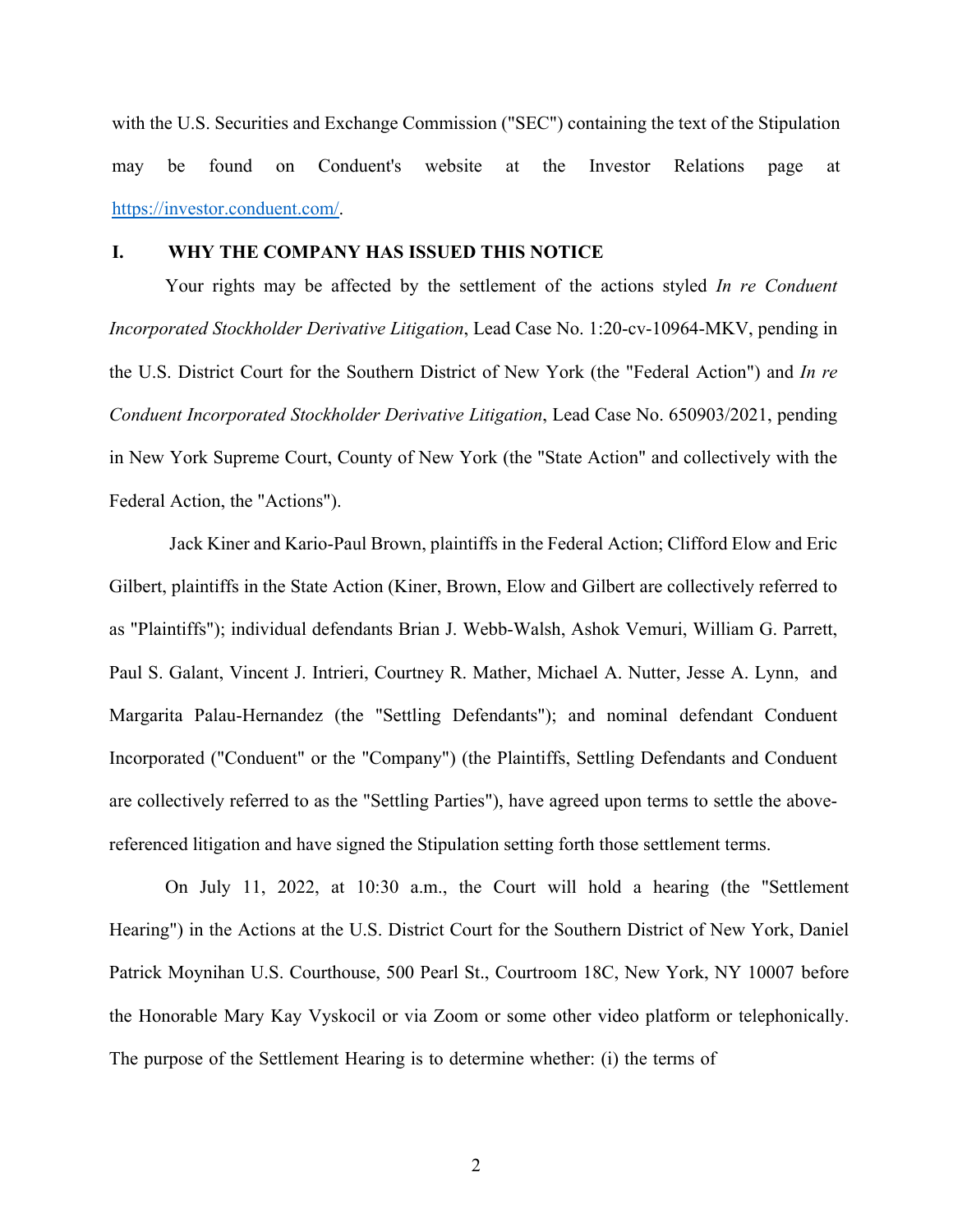the proposed Settlement should be approved as fair, reasonable, and adequate; (ii) the amount of the separately negotiated and agreed upon attorneys' fees and expenses is fair, reasonable, and adequate; (iii) service awards to each of the Plaintiffs to be paid out of the attorneys' fees and expenses should it be approved; (iv) a final judgment should be entered and the Actions should be dismissed with prejudice on the terms set forth in the Stipulation; and (v) such other matters as may be necessary and proper under the circumstances.

## **II. CONDUENT DERIVATIVE LITIGATION**

The Actions involve breach of fiduciary duty and related claims asserted on behalf of Conduent against the Settling Defendants, certain of Conduent's current and former officers and directors, arising out of service outages in E-ZPass cashless tolling systems that Conduent operates in several states. Plaintiffs contend the Settling Defendants breached duties to supervise Conduent's Strategic Transformation Initiative, to ensure the implementation and maintenance of monitoring and reporting systems designed to alert senior management and Conduent's Board of Directors (the "Board") to material enterprise risks arising in its core operations, and to review and confirm the accuracy of statements made by Conduent executives and the sufficiency of disclosures in Conduent's filings with the U.S. Securities and Exchange Commission ("SEC").

As set forth in greater detail in Section IV, infra, Settling Defendants dispute and deny Plaintiffs' allegations and contentions.

#### **A. The Federal Action**

On July 9, 2020, plaintiff Kiner sent a pre-suit demand pursuant to New York law to the Board, demanding that it undertake an independent investigation in good faith and bring claims on behalf of Conduent against those individuals alleged to have harmed the Company (the "Kiner Litigation Demand").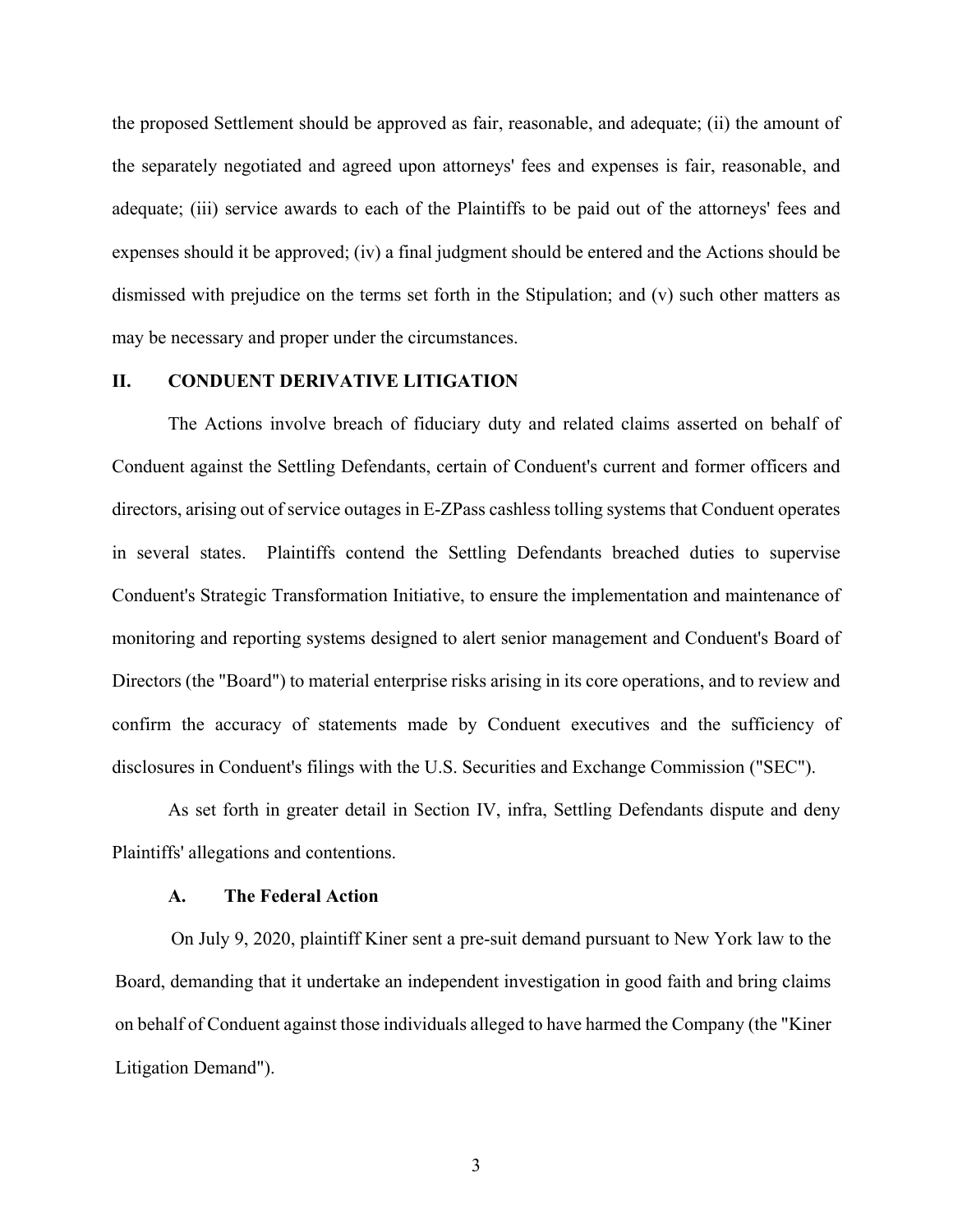By letter dated October 19, 2020, counsel for the Demand Review Committee (the "DRC"), formed by the Board to address the Kiner Litigation Demand and similar shareholder litigation demands, informed plaintiff Kiner's counsel that, for reasons explained in its letter, the DRC had decided not to commence an inquiry until at least March 1, 2021, when it would reassess its position based on developments in the related federal securities class action pending in the U.S. District Court for the District of New Jersey captioned, In re Conduent Incorporated Securities Litigation, Case No. 2:19-cv-8237-SDW-AME (D.N.J.) (the "Securities Action").

On December 28, 2020, plaintiff Kiner initiated the Federal Action by filing a shareholder derivative complaint on behalf of Conduent in the U.S. District Court for the Southern District of New York, alleging that his pre-suit demand was wrongfully refused and/or ignored, and asserting claims for breach of fiduciary duty and unjust enrichment under New York law.

On October 13, 2020, plaintiff Brown issued a demand to Conduent for the inspection of corporate books and records under New York law (the "Brown B&R Demand") relating to allegations of misconduct similar to those alleged by plaintiff Kiner. Conduent subsequently produced certain responsive documents to plaintiff Brown. On January 21, 2021, plaintiff Brown filed a shareholder derivative complaint under seal on behalf of Conduent in the U.S. District Court for the Southern District of New York. Plaintiff Brown alleged that pre-suit demand under New York law on Conduent's Board was futile and should be excused, and asserted claims for breach of fiduciary duty, waste of corporate assets, and aiding and abetting breaches of fiduciary duty under New York law.

On March 3, 2021, the derivative actions filed by plaintiffs Kiner and Brown (the "Federal Plaintiffs") were consolidated (forming the Federal Action) for all purposes other than adjudication of issues of pleading and proof as to each plaintiff's standing to sue derivatively on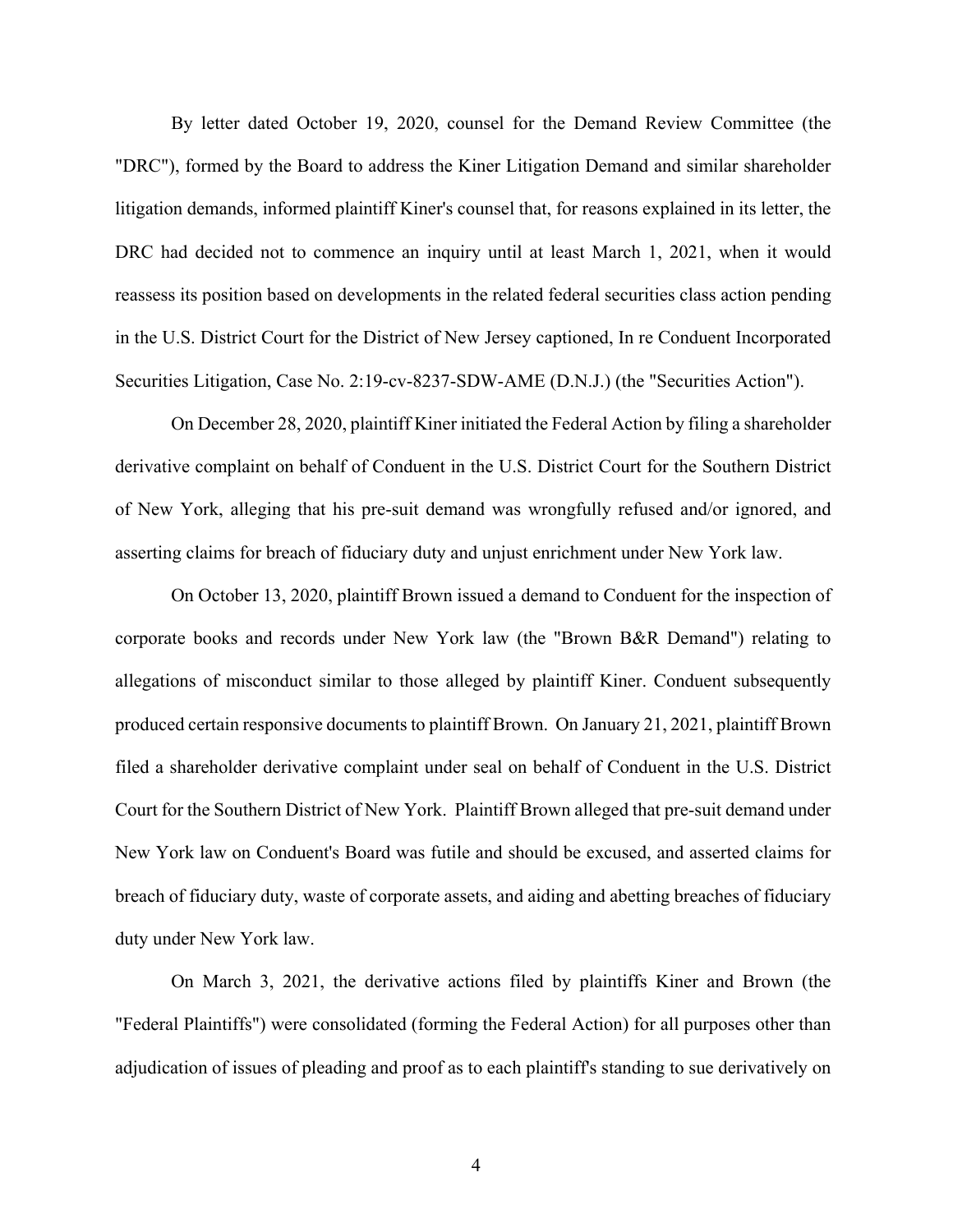Conduent's behalf, pursuant to a stipulation of the parties. In addition, Robbins LLP ("Robbins"), Robbins Geller Rudman & Dowd LLP ("RGRD") and Rigrodsky Law, P.A. ("Rigrodsky") were appointed Co-Lead Counsel for the Federal Plaintiffs. Pursuant to stipulations filed by the parties in the Federal Action and court orders, the Federal Action is stayed until August 30, 2021.

#### **B. The State Action**

On September 18, 2019, plaintiff Elow issued a demand to Conduent for the inspection of corporate books and records under New York law (the "Elow B&R Demand") relating to allegations of misconduct similar to those alleged by Federal Plaintiffs. Thereafter, the Company produced certain responsive documents to plaintiff Elow.

On July 27, 2020, plaintiff Elow issued a pre-suit demand under New York law to the Board demanding, among other things, that the Board undertake an independent investigation in good faith and bring claims or otherwise take action on behalf of Conduent against certain individuals alleged to have harmed Conduent (the "Elow Litigation Demand"). On October 19, 2020, counsel for the DRC informed plaintiff Elow's counsel that, for reasons explained in its letter, the DRC had decided not to commence an inquiry until at least March 1, 2021, when it would reassess its position based on developments in the related Securities Action.

On February 9, 2021, Elow initiated the State Action by filing a shareholder derivative complaint under seal on behalf of Conduent in the New York Supreme Court, County of New York. Plaintiff Elow alleged that the Board had wrongfully refused and/or ignored his pre-suit demand, and asserted claims for breach of fiduciary duty under New York law.

On June 23, 2020, plaintiff Gilbert issued a similar pre-suit demand to Conduent's Board demanding that the Board initiate an independent investigation in good faith and take necessary action, including filing a lawsuit on the Company's behalf against certain individuals alleged to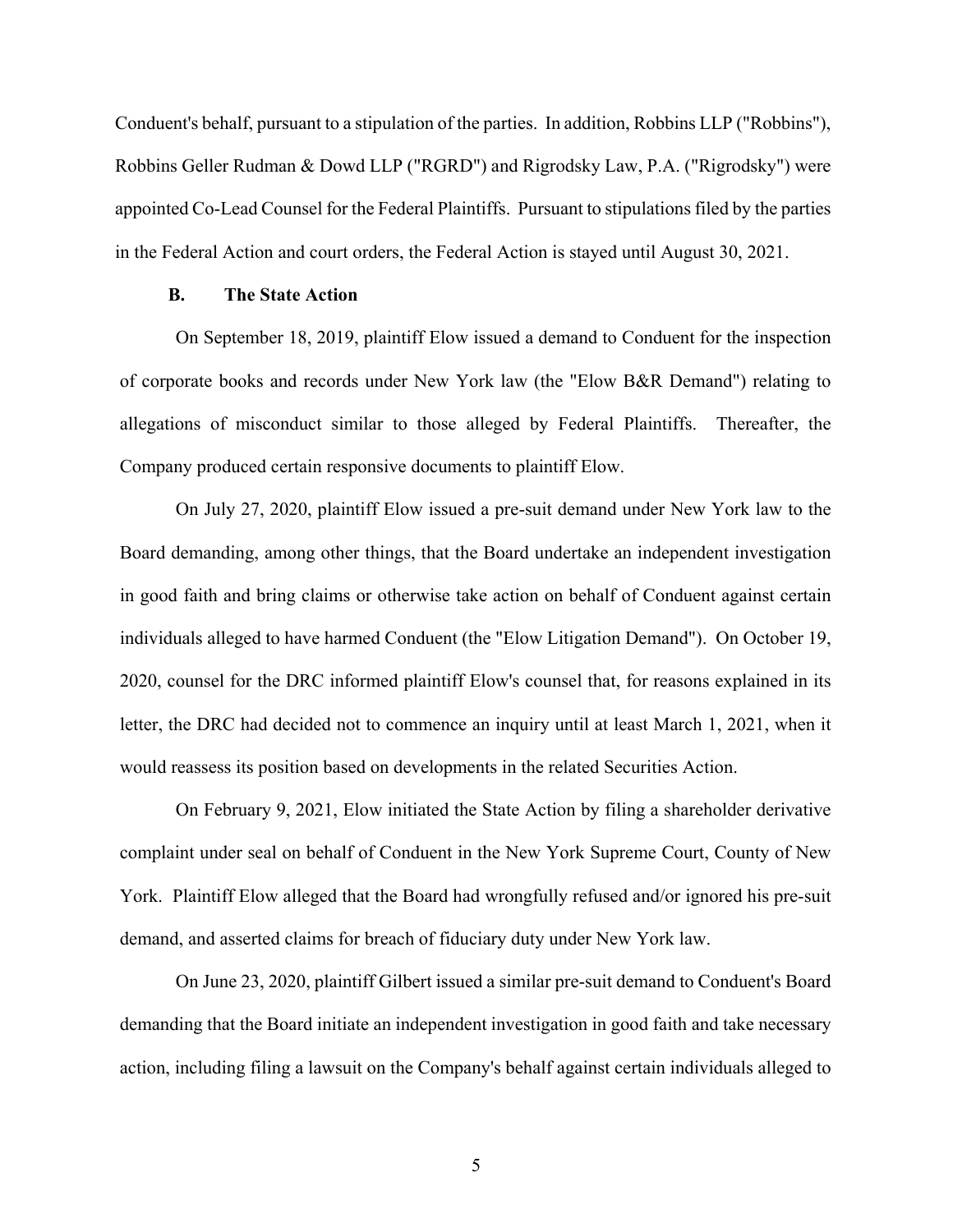have harmed Conduent (the "Gilbert Litigation Demand" and collectively with the Kiner Litigation Demand and the Elow Litigation Demand, the "Litigation Demands"). On October 19, 2020, counsel for the DRC informed plaintiff Gilbert's counsel that, for reasons explained in its letter, the DRC had decided not to commence an inquiry until at least March 1, 2021, when it would reassess its position based on developments in the related Securities Action. On January 14, 2021, plaintiff Gilbert made a demand to inspect Conduent's corporate books and records under New York law (the "Gilbert B&R Demand" and collectively with the Brown B&R Demand and the Elow B&R Demand, the "Books and Records Demands"). The Company produced certain responsive documents to plaintiff Gilbert. On February 11, 2021, plaintiff Gilbert filed a shareholder derivative complaint under seal in the New York Supreme Court, County of New York, alleging that the Board had wrongfully refused and/or ignored his pre-suit demand, and asserting claims for breach of fiduciary duty and unjust enrichment under New York law.

The derivative actions filed by plaintiffs Elow and Gilbert (the "State Plaintiffs") were consolidated on April 22, 2021, pursuant to a stipulation of the parties, forming the State Action. In addition, Kahn Swick Foti, LLC ("KSF") and Shuman, Glenn & Stecker ("SGS") were appointed to serve as co-lead counsel for the State Plaintiffs, and Newman Ferrara LLP was appointed to serve as liaison counsel for the State Plaintiffs. Pursuant to the same stipulation and order, the State Action was temporarily stayed for six months, or until October 22, 2021.

#### **C. The Demand Review Committee**

In response to the Litigation Demands, on August 18, 2020, the independent members of the Board adopted a resolution appointing the DRC, composed of Jesse Lynn, Hunter Gary, and Margarita Palau-Hernandez. The Board vested the DRC with the power to investigate, review,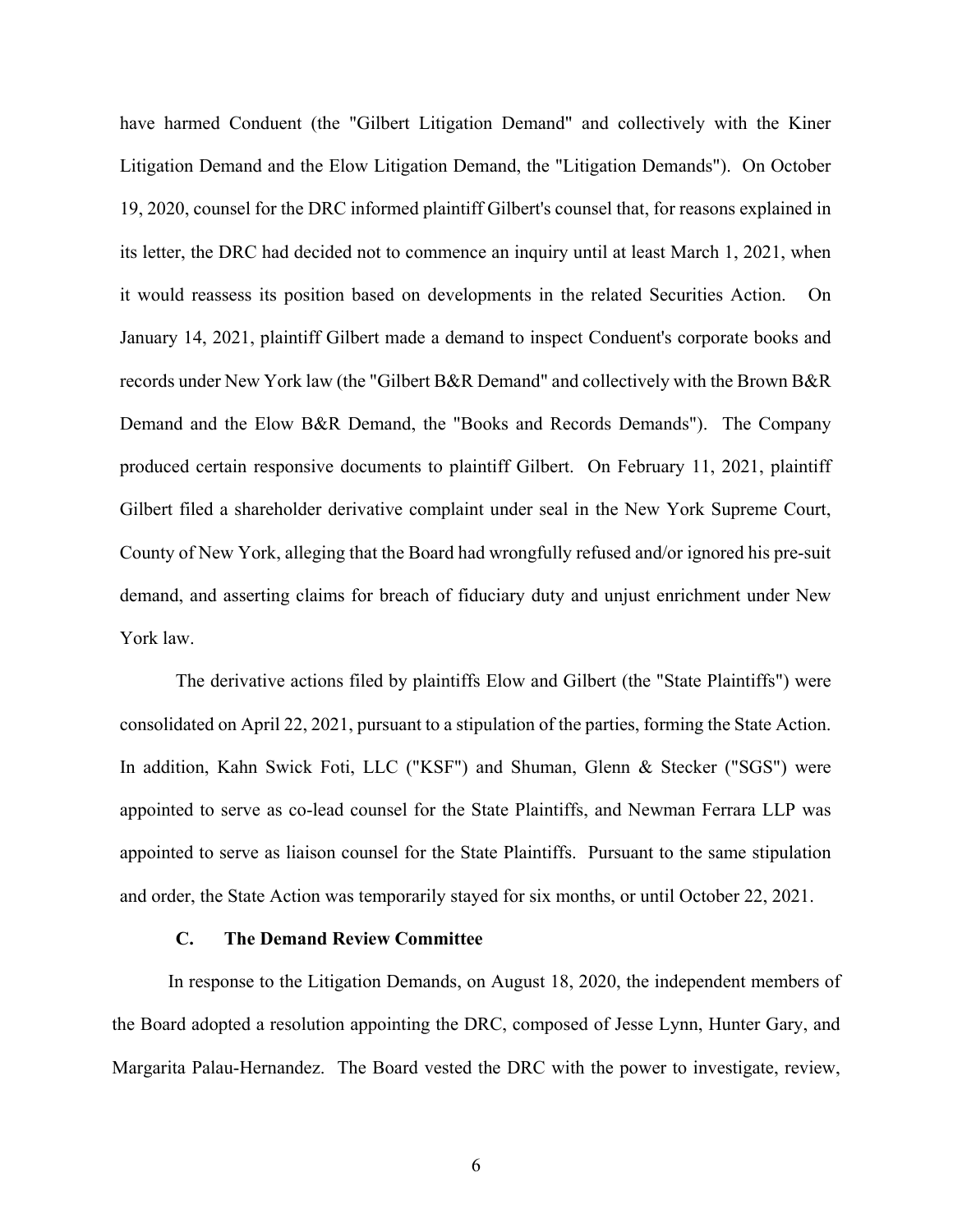and analyze the facts and circumstances surrounding the claims and allegations made in the Litigation Demands and to determine whether it would serve the Company's best interests to pursue or maintain an action on behalf of the Company or to take any other action concerning the matters raised by the Litigation Demands.

#### **D. Settlement Negotiations**

In May 2021, the Settling Parties agreed to engage in settlement discussions to explore a potential resolution of the Actions, the Litigation Demands and the Books and Records Demands (the "Derivative Matters"). On May 13, 2021, Plaintiffs sent Conduent and the Settling Defendants a joint written settlement demand.

Plaintiffs and the DRC submitted competing mediation statements to Michelle Yoshida, an experienced mediator with Phillips ADR (the "Mediator"), on May 25, 2021. The parties participated in a mediation session conducted by the Mediator on June 3, 2021. The June mediation session did not yield a settlement of the Derivative Matters, but the parties continued settlement negotiations thereafter.

Following lengthy negotiations conducted over the course of dozens of verbal and written exchanges, the Settling Parties reached an agreement-in-principle to settle the Derivative Matters on August 25, 2021. The settlement terms involve the Company agreeing to adopt certain Corporate Governance Policies set forth in ¶VI.A herein, subject to Court approval.

#### **III. PLAINTIFFS' CLAIMS AND BENEFITS OF SETTLEMENT**

Plaintiffs and Plaintiffs' Counsel believe that the claims asserted in the Derivative Matters have merit, and Plaintiffs' entry into the Stipulation and Settlement is not intended to be and shall not be construed as an admission or concession concerning the relative strength or merit of the claims alleged in the Actions. Plaintiffs and Plaintiffs' Counsel recognize and acknowledge the

7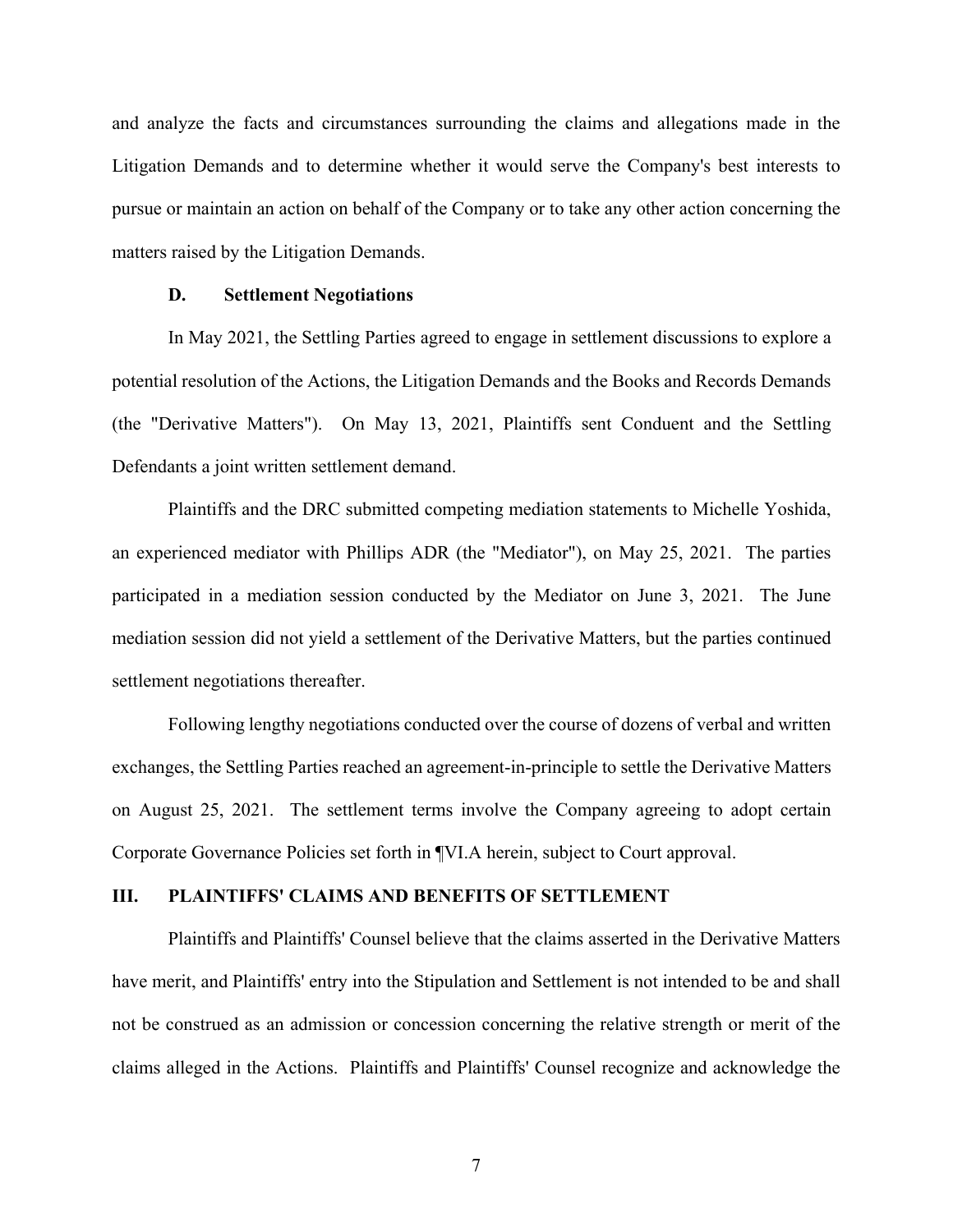expense and length of continued proceedings necessary to prosecute the Derivative Matters, including the Actions, other shareholder derivative action(s), or other action(s) based on the issues raised in the Litigation Demands or the Books and Records Demands, against the Settling Defendants through trial(s) and potential appeal(s). Plaintiffs and Plaintiffs' Counsel also have considered the uncertain outcome and the risk of any litigation, especially in complex matters such as the Actions, other shareholder derivative action(s), or other action(s) based on the Litigation Demands or the Books and Records Demands, as well as the difficulties and delays inherent in such litigation. Plaintiffs and Plaintiffs' Counsel also are mindful of the inherent problems of proof of, and possible defenses to, the claims asserted in the Actions, other shareholder derivative action(s), or other action(s) based on the Litigation Demands or the Books and Records Demands.

Plaintiffs' Counsel have conducted extensive investigation and analysis, including, *inter alia*: (i) review of Conduent's press releases, recorded public statements, U.S. Securities and Exchange Commission ("SEC") filings, and securities analysts' reports and advisories about the Company; (ii) review of relevant business and media reports about the Company; (iii) review and analysis of the filings and pleadings in the Securities Class Action; (iv) factual and legal research and analysis in support of the Books and Records and Litigation Demands; (v) review and evaluation of the Conduent documents produced in response to the Books and Records Demands; (vi) factual and legal research and analysis conducted in preparing the derivative complaints; (vii) compilation and analysis of data bearing on damages and board and executive compensation potentially subject to disgorgement or clawback; (viii) evaluation of additional non-public documents produced by the Settling Defendants to Plaintiffs in advance of the June 2021 mediation session; (ix) additional factual and legal research and analysis performed in connection with the preparation of Plaintiffs' settlement demand and mediation statement, including detailed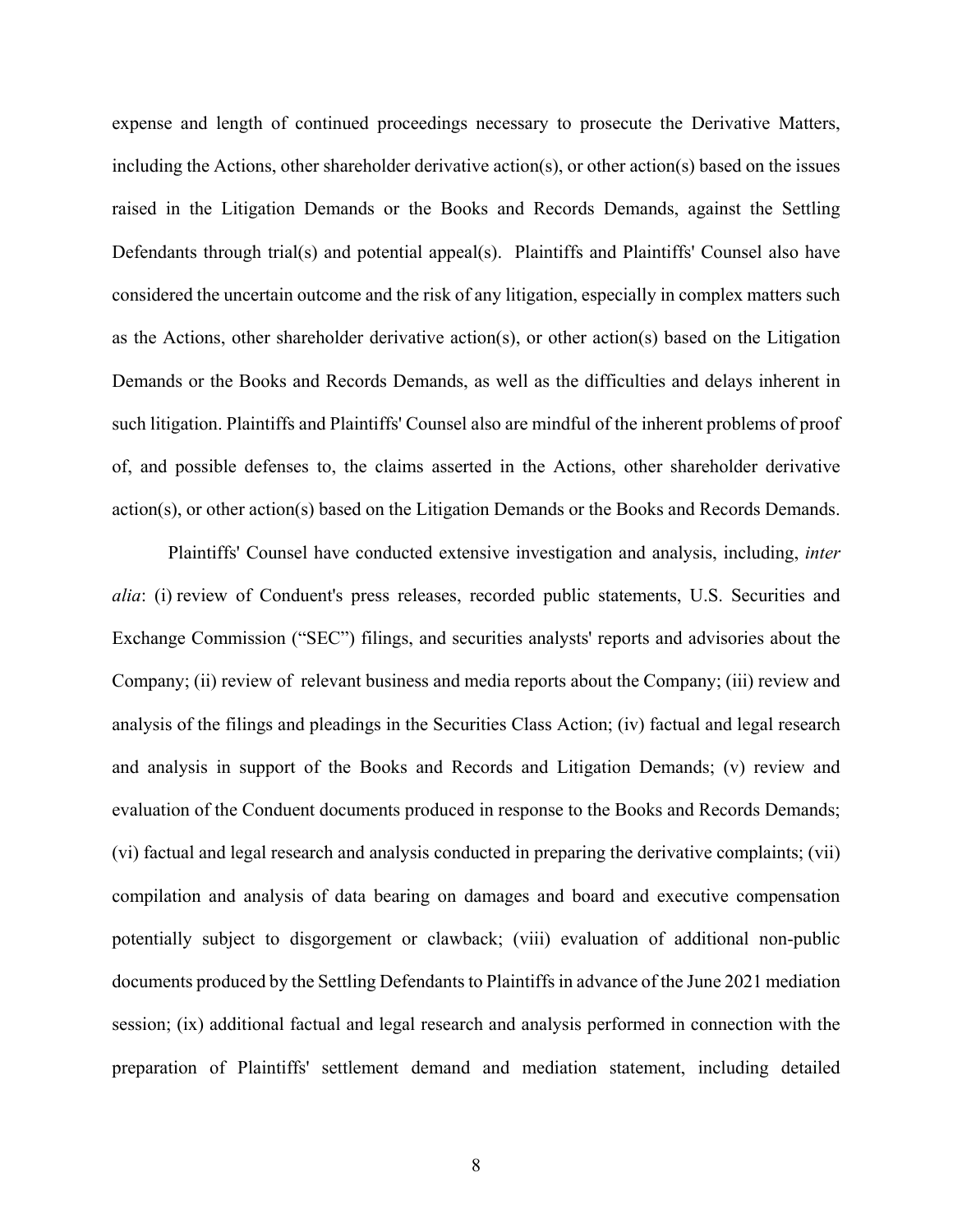assessments of each claim and potential defenses, research into corporate governance and oversight best practices generally and among Conduent peer corporations; and (x) review and analysis of information and documents exchanged with Conduent and the Settling Defendants during the course of settlement negotiations.

Based on Plaintiffs' Counsel's thorough review and analysis of the relevant facts, allegations, defenses, and controlling legal principles, Plaintiffs' Counsel believe that the Settlement set forth in the Stipulation is fair, reasonable, and adequate; confers substantial benefits upon Conduent; and would serve the best interests of Conduent and its stockholders.

# **IV. THE SETTLING DEFENDANTS' DENIALS OF WRONGDOING AND LIABILITY**

The Settling Defendants have denied and continue to deny each of the claims and contentions alleged by Plaintiffs in the Derivative Matters. The Settling Defendants expressly have denied and continue to deny all allegations of wrongdoing or liability against them or any of them arising out of, based upon, or related to, any of the conduct, statements, acts or omissions alleged, or that could have been alleged in the Derivative Matters. Without limiting the foregoing, the Settling Defendants have denied and continue to deny, among other things, that they breached their fiduciary duties, or any other duty owed to Conduent or its stockholders, or that Plaintiffs, Conduent, or its stockholders suffered any damage or were harmed as a result of any conduct alleged in the Derivative Matters or otherwise. The Settling Defendants have further asserted and continue to assert that at all relevant times, they acted in good faith and in a manner they reasonably believed to be in the best interests of Conduent and its stockholders.

Nonetheless, the Settling Defendants also have taken into account the expense, uncertainty, and risks inherent in any litigation, especially in complex matters like the Actions, other shareholder derivative action(s), or other action(s) based on the Litigation Demands or the Books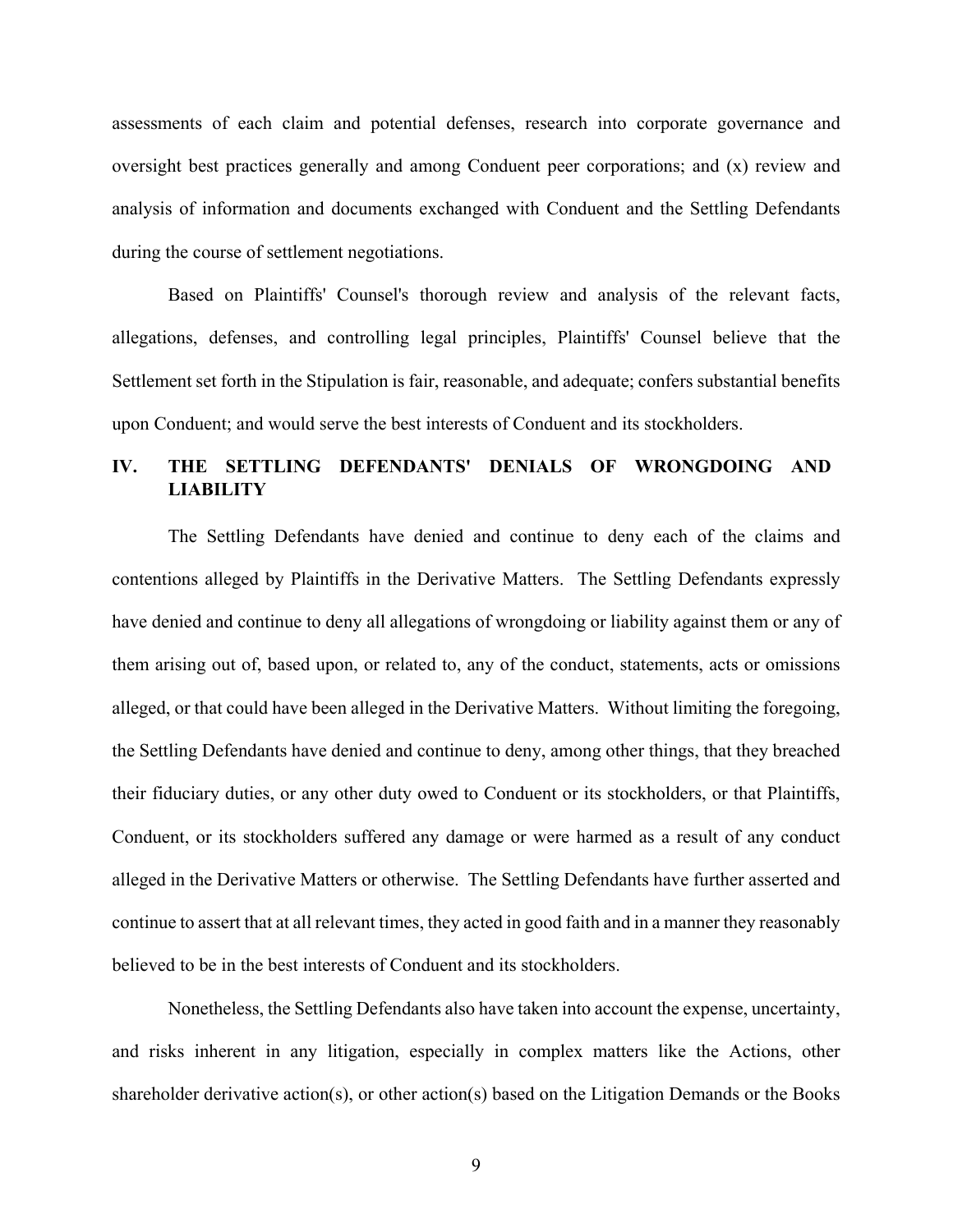and Records Demands, and that the proposed Settlement would, among other things: (a) bring to an end the expenses, burdens, and uncertainties associated with the continued litigation of the claims asserted in the Derivative Matters; (b) finally put to rest those claims and the underlying Derivative Matters; and (c) confer benefits upon them, including further avoidance of disruption of their duties due to the pendency and defense of the Derivative Matters. Therefore, the Settling Defendants have determined that it is in the best interests of Conduent for the Derivative Matters, and all of the Settling Parties' disputes related thereto, to be fully and finally settled in the manner and upon the terms and conditions set forth in the Stipulation. The Stipulation (including all of the Exhibits thereto) shall in no event be construed as or deemed to be evidence of an admission or concession by the Settling Defendants with respect to any claim of fault, liability, wrongdoing, or damage whatsoever.

#### **V. BOARD APPROVAL OF THE SETTLEMENT**

The Conduent Board, and the Board's DRC, each advised by independent counsel, reviewed the proposed Settlement, and, in the good faith exercise of their business judgment, determined unanimously that the Settlement confers substantial benefits upon Conduent and its stockholders, and that resolution of the Derivative Matters on the terms set forth in the Stipulation would serve the best interests of Conduent and its stockholders. A copy of the resolution reflecting the Board's determination has been provided to Plaintiffs' counsel.

#### **VI. TERMS OF THE SETTLEMENT**

Within ninety (90) days of issuance of an order finally approving the Settlement by the Court, Conduent's Board shall adopt resolutions and amend committee Charters and/or By-Laws to ensure adherence to the following Corporate Governance Policies, which shall remain in effect for no less than four (4) years from the date of adoption. In the event any Corporate Governance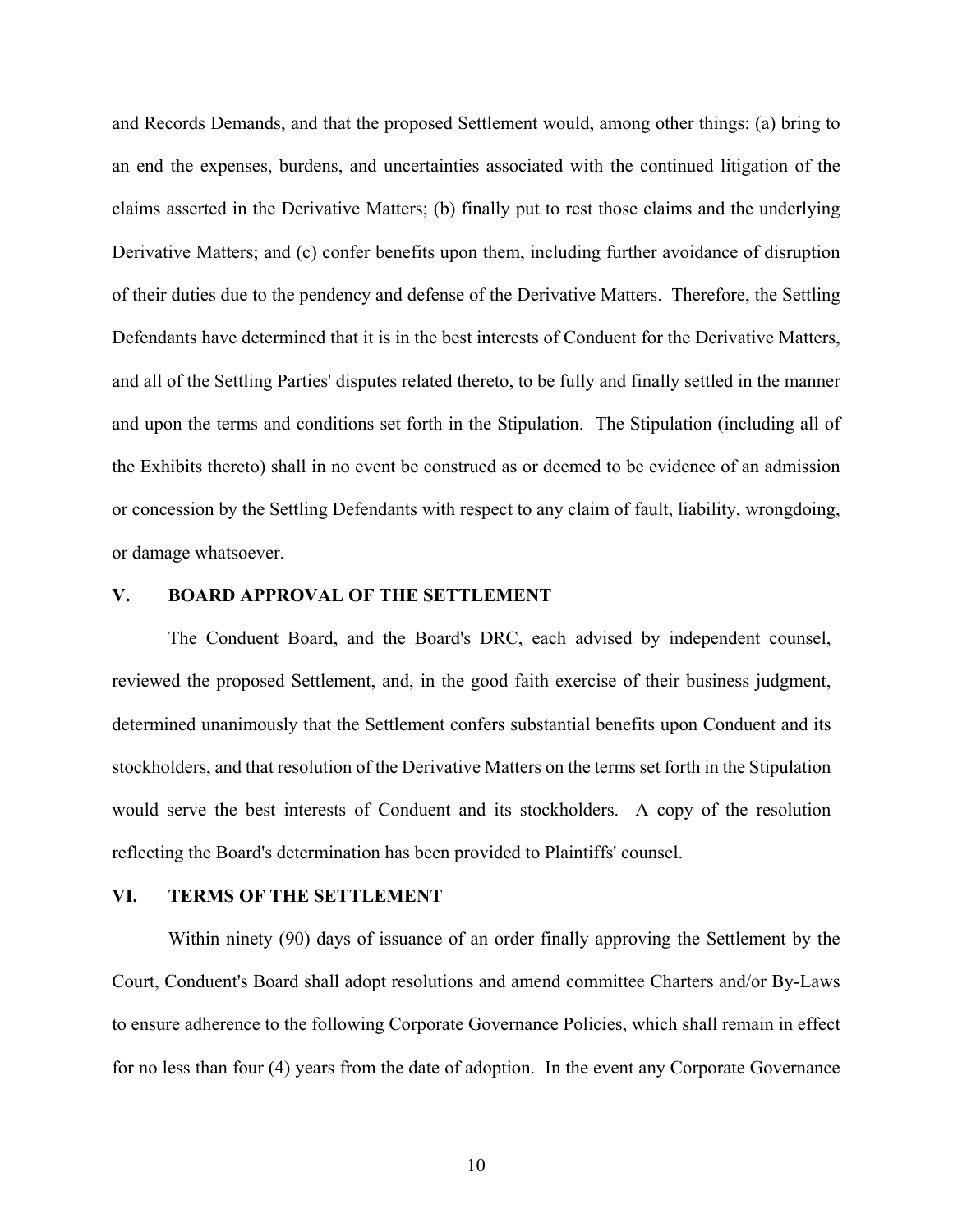Policy listed below conflicts with any law, rule, or regulation (including, but not limited to, regulations of any stock exchange on which the Company's securities are listed), the Company shall not be required to implement or maintain such modification; provided, however, that in such event, the Company shall adopt an amended or substitute reform that addresses the same goals, purposes and/or functions of the original Corporate Governance Policy within ninety (90) days of its discontinuance. If the independent members of the Board, in a good faith exercise of their business judgment, determine that it is not possible to adopt an acceptable amended or substitute reform, the Corporate Governance Policy may be eliminated. Any changes made pursuant to this Section shall be published on Conduent's website within ten (10) business days. If any of the modifications or practices require stockholder approval, then the implementation of such modifications or practices will remain subject to receipt of such approval.

 Conduent acknowledges and agrees that the Corporate Governance Policies set forth below confer a substantial benefit upon Conduent and its stockholders. Conduent also acknowledges that the commencement, prosecution, and settlement of the Derivative Matters were material and substantial factors for the Board's decision to adopt, implement, and maintain the Corporate Governance Policies.

#### **A. The Corporate Governance Policies**

#### 1. Board Refreshment

After the commencement of, and in response to, the Derivative Matters, Conduent refreshed its entire Board, including the addition of two new directors since July 2020.

11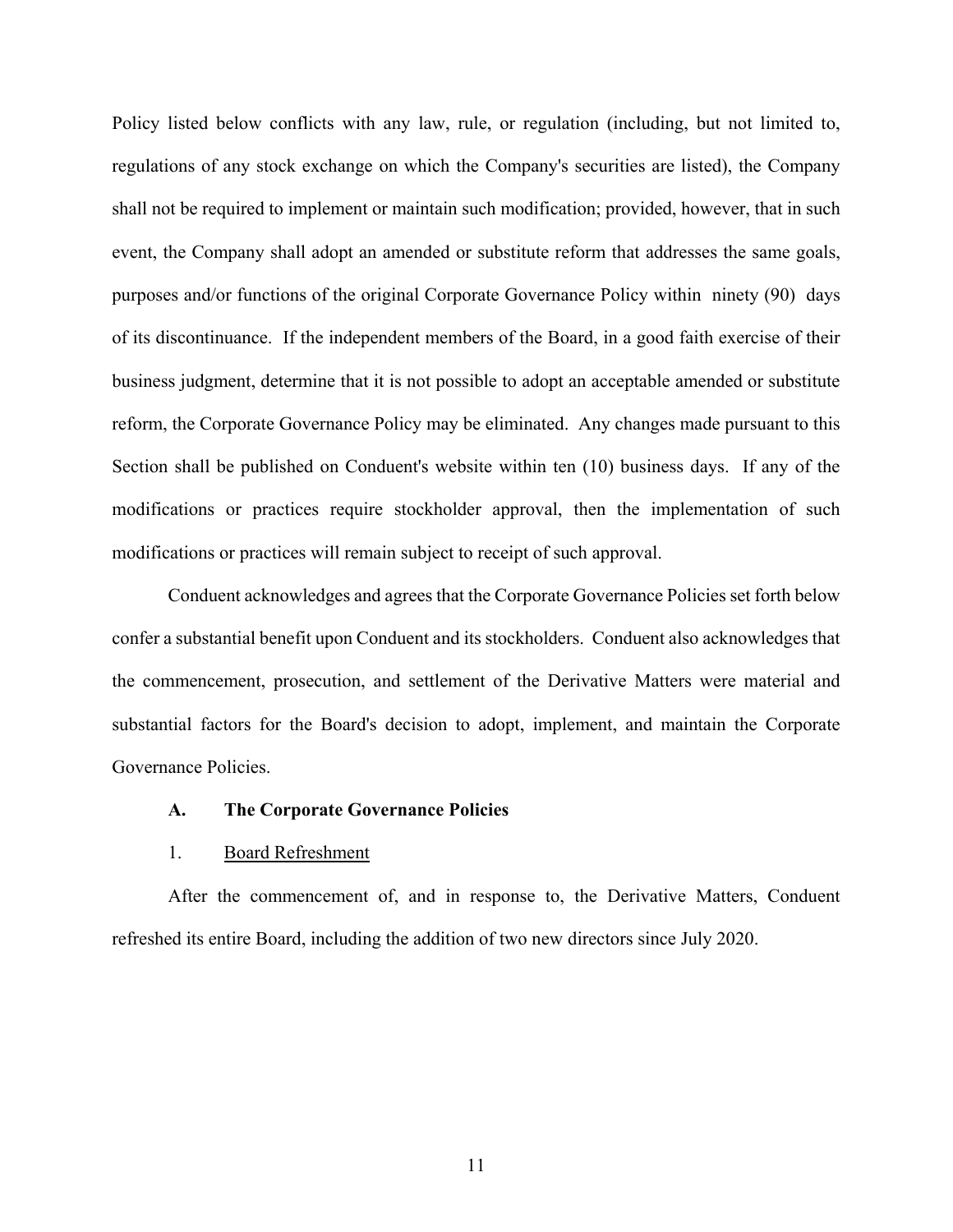## 2. Board Diversity

After the commencement of, and in response to, the Derivative Matters, the Board formed the Corporate Social Responsibility and Public Policy Committee, which includes diversity and equity and inclusion as focus areas.

Currently, Conduent's Board has three directors from an underrepresented community. When seeking candidates for the nomination of new (non-incumbent) directors, the Company shall consider underrepresented populations, including consideration of at least one (1) member of an underrepresented group, in each pool of new candidates considered for nomination to the Board, thereby ensuring that members of underrepresented populations are considered for nomination to the Board with appropriate consistency. Director from an "underrepresented community" means an individual who self-identifies as Black, African American, Hispanic, Latino, Asian, Pacific Islander, Native American, Native Hawaiian or Alaska Native, and/or who self-identifies as female, gay, lesbian, bisexual or transgender.

The Company will comply with the NASDAQ Global Stock Market ("Nasdaq") diversity requirement for the composition of boards of directors. In the event of a conflict between the Nasdaq diversity requirements and the Stipulation, the Company will follow the Nasdaq requirements.

## 3. Separation of CEO and Chairperson

As set forth in Exhibit 1 to the Stipulation, the Board shall amend the Corporate Governance Guidelines to provide that the Chairperson of the Board and the Chief Executive Officer shall be occupied by different individuals.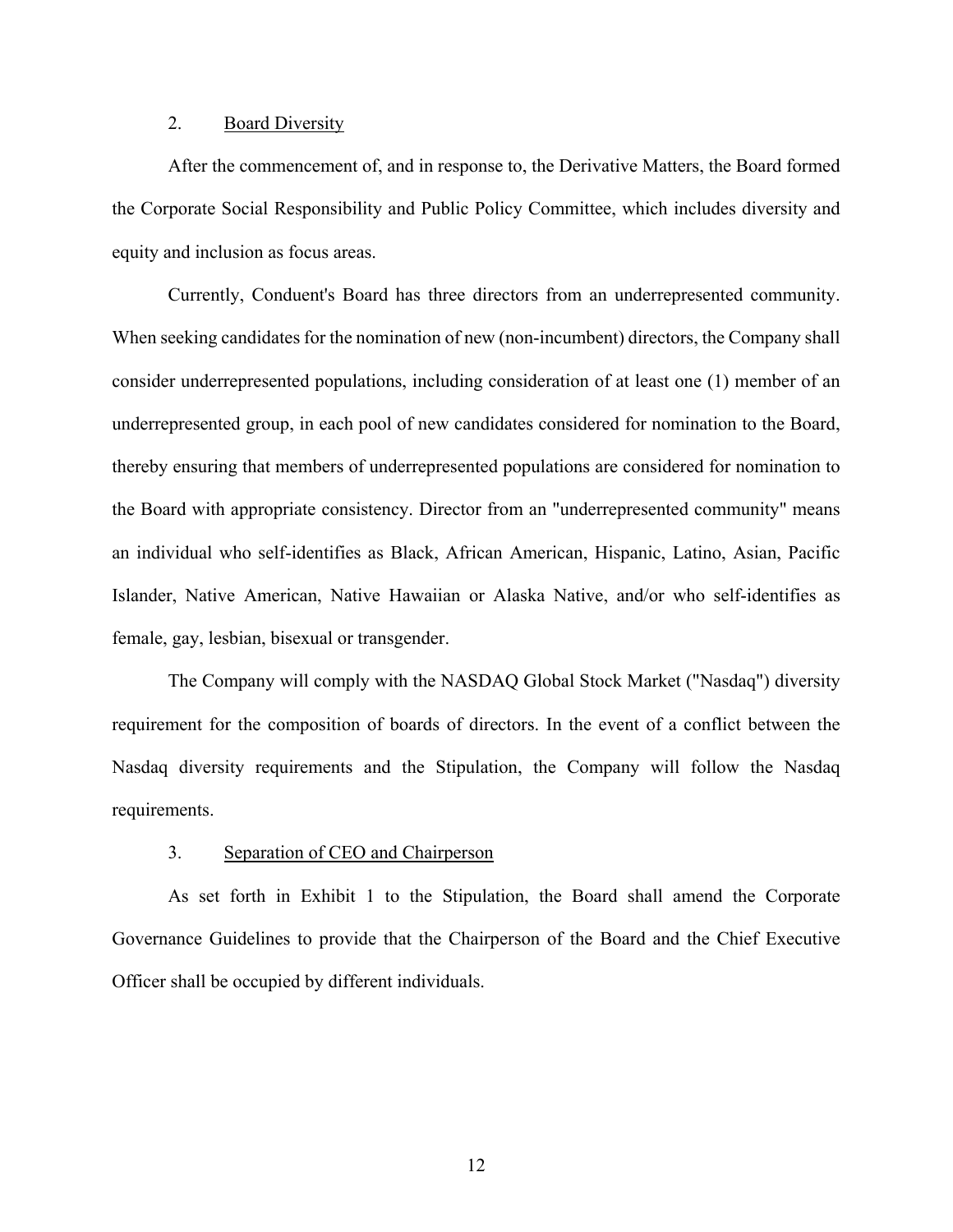4. Enhancements to the Duties and Responsibilities of the Audit Committee Regarding Financial Reporting and Internal Controls

The Board shall amend the Charter of its Audit Committee as reflected in Exhibit 2 to the Stipulation to require the following enhancements to the Audit Committee's duties and responsibilities relating to financial reporting and internal controls (among others reflected in the

Charter attached as Exhibit 2 to the Stipulation):

Review with management, the Auditors and the internal auditors the quality and adequacy of internal controls that could significantly affect the Company's financial statements and related public filings and disclosures and the disclosure controls and procedures designed to ensure compliance with applicable laws and regulations. Where weaknesses exist, timely oversee and review internal controls necessary to remedy those weaknesses;

For purposes of ensuring sufficient disclosures concerning material risks, discuss with the Risk Oversight Committee, appropriate members of management and the Auditors the Company's major financial risk exposures, including financial, operational, compliance, strategic, privacy, cybersecurity, business continuity, third party risks, legal and regulatory risks, any emerging risks, the Company's policies with respect to risk assessment and risk management, and the steps management has taken to monitor and control these exposures. Without limiting the generality of the foregoing, the Committee shall meet at least quarterly with management regarding the strategy for monitoring and maintaining information security;

Receive at least quarterly reports from the Chief Risk Officer regarding compliance with public reporting requirements, internal risk assessment and internal reporting, and applicable laws and regulations, including those relating to public disclosures about the Company's business affairs, financial reporting and risk exposure;

Prior to each quarterly earnings release, the Committee shall discuss with management and the Auditors the earnings press release, financial information and earnings guidance to be provided to investors, analysts or rating agencies. The Committee shall also either listen to or review transcripts of any earnings teleconferences;

Obtain input from management representatives, including, a representative from the Disclosure Committee and the Chief Risk Officer, as necessary to review the accuracy of public disclosures, including, with respect to: (i) the Company's internal controls over IT systems; (ii) accounting policies; (iii) operations, enterprise risks and compliance matters that may have a material impact on the Company's operational performance, financial health, balance of risk, stability, and liquidity; and (iv) any other material matters required to be disclosed under state and federal securities laws and regulations; and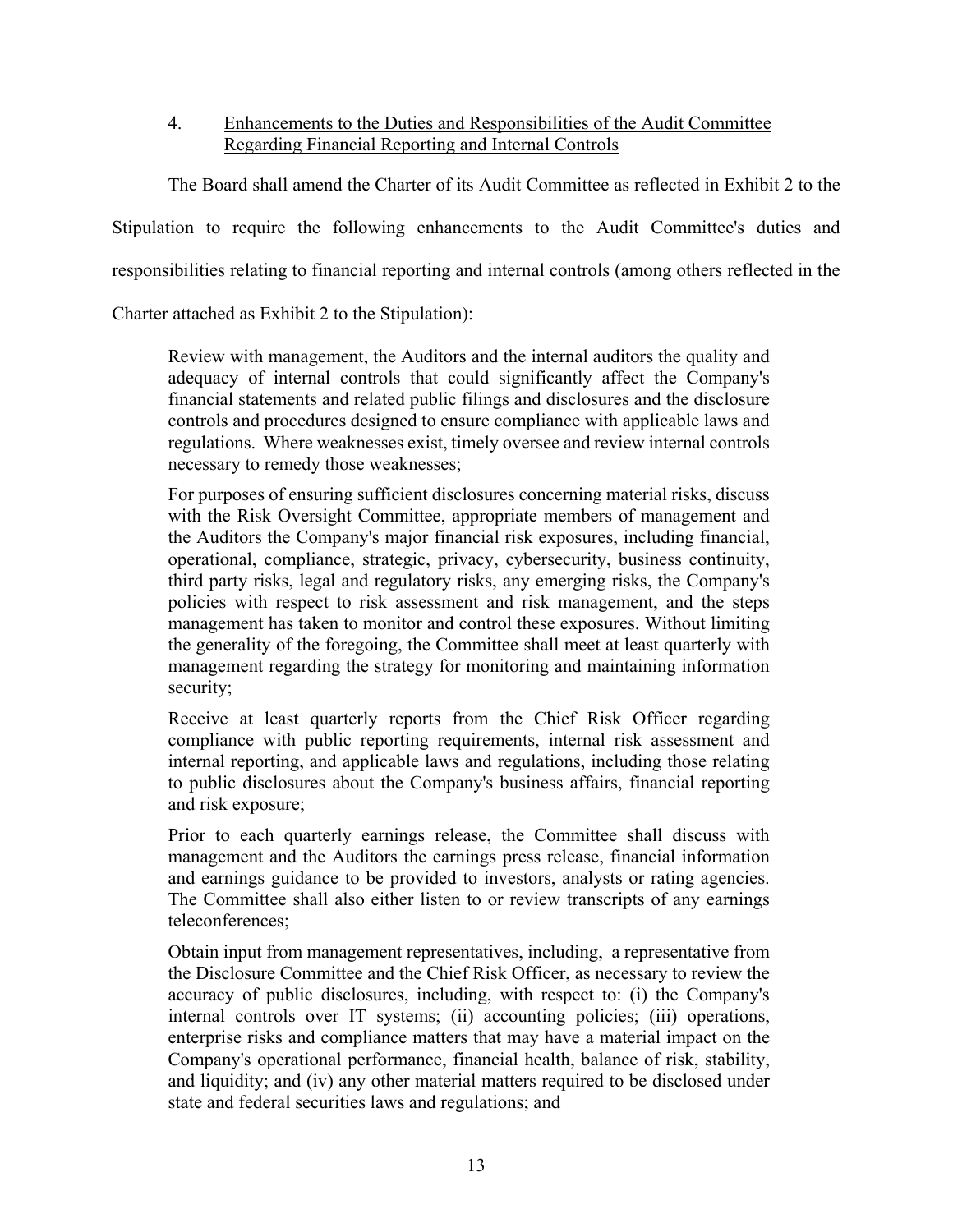For purposes of ensuring sufficient disclosures regarding material risks, receive and review a report at least annually from the Risk Oversight Committee and the Company's Global Head of Ethics concerning the implementation and effectiveness of the Company's compliance and ethics program, including the process for monitoring compliance with the ethics codes. The Company's Global Head of Ethics shall have the authority to communicate personally to representatives of both the Audit Committee and the Risk Oversight Committee promptly on any matter involving criminal conduct or potential criminal conduct that poses a substantial risk to the Company.'''

## 5. Creation of a Board-Level Risk Oversight Committee

The Company shall create a new, Board-level Risk Oversight Committee and adopt a charter for the Committee as set forth in Exhibit 7 to the Stipulation. The Committee shall be appointed by and will serve at the discretion of the Board. The Committee will be composed of not less than three Board members each of whom shall be "independent" in accordance with requirements of Nasdaq and the rules and regulations of the SEC, as determined by the Board in its business judgment and qualify as "non-employee directors" within the meaning of Rule 16b-3 promulgated under the Securities Exchange Act of 1934, as amended. The Chairperson of the Committee shall be designated by a majority vote of the entire Board.

Members of the Committee shall serve until their successors are duly elected and qualified or their earlier resignation or removal. The Board may replace any member of the Committee.

The Committee shall meet in person or telephonically, at least four times a year, at such times and places as determined by the Chairperson of the Committee. The Committee shall meet in executive session without the presence of any members of management as often as it deems appropriate. The Committee shall maintain written minutes of its meetings, which will be filed with the meeting minutes of the Board.

The purpose of the Risk Oversight Committee shall be to assist the Board in fulfilling its corporate governance responsibilities with regard to the evaluation and oversight of the Company's risk management framework and associated guidelines, policies, and processes. The Committee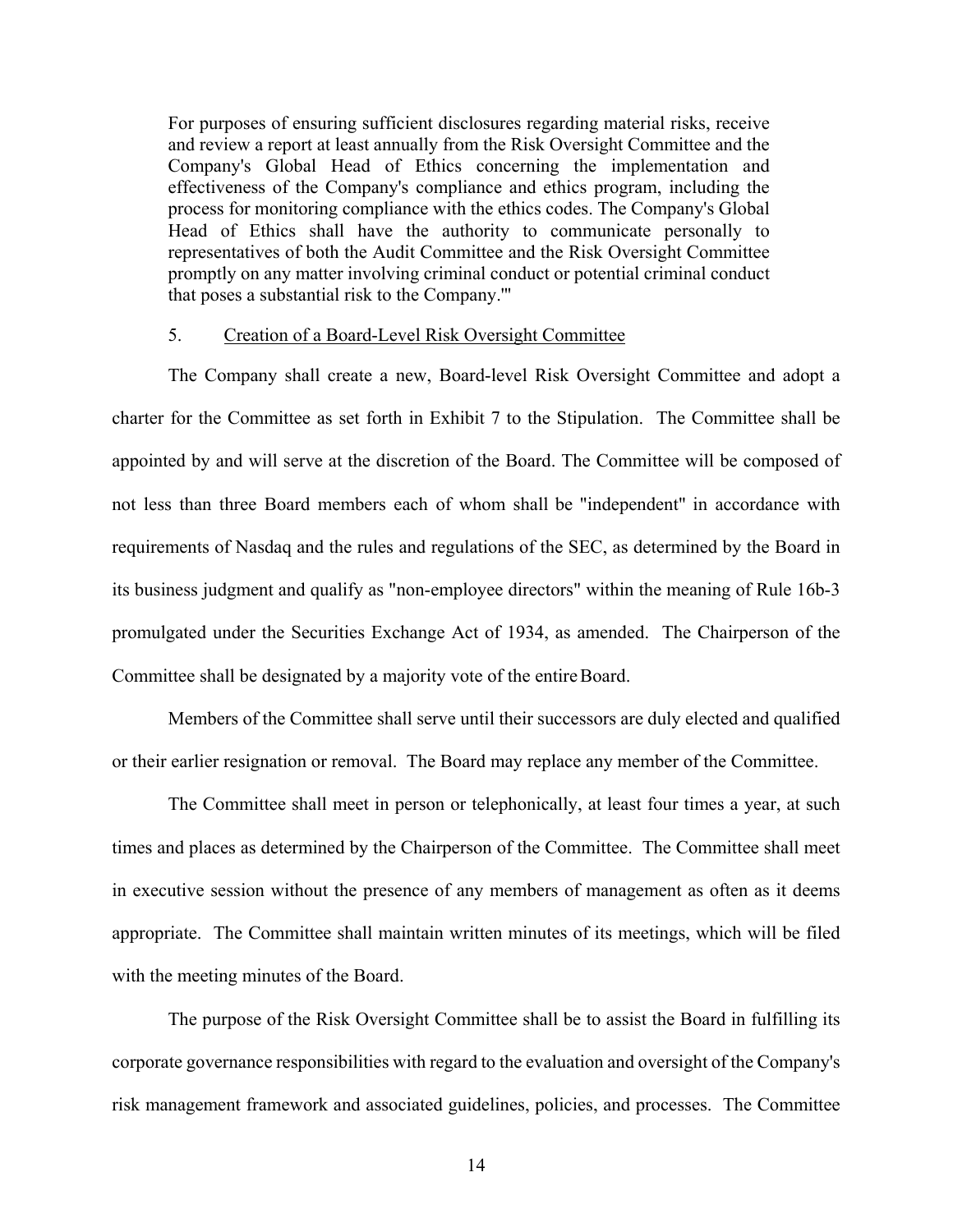has overall responsibility for monitoring and approving the material risk policies of the Company.

The Risk Oversight Committee shall have the following duties and responsibilities:

(i) oversee the Company's Enterprise Risk Management Program (ERM) and, at least annually, preview the ERM assessment and process for subsequent review by the Board;

(ii) oversee the development, implementation and operation of policies necessary to identify, assess, monitor and manage all categories of enterprise risk, including strategic, operational, technology, and compliance;

(iii) oversee and monitor the material risk management policies of the Company's operations;

(iv) oversee and monitor the Company's risk management framework;

(v) discuss with the Audit Committee and management the Company's major risk exposures, including operational, compliance, strategic, privacy, cybersecurity, technology, business continuity, third party risks, legal and regulatory risks, any emerging risks, the Company's policies with respect to risk assessment and risk management, and the steps management has taken to monitor and control these exposures. Without limiting the generality of the foregoing, the Committee shall meet at least quarterly with management regarding the strategy for monitoring and maintaining information security;

(vi) assist in the Board's oversight of the role of technology in executing the Company's strategy and supporting the Company's business and operational requirements;

(vii) oversee and monitor the Company's technology risk management, including but not limited to the Company's material programs, policies, and safeguards for information technology, cybersecurity and data security;

(xiii) receive and review periodic reports from the Company's Chief Information Officer concerning the Company's technology infrastructure and the quality and effectiveness of the Company's information technology systems and processes;

(ix) report as necessary to the full Board whenever any material risks are identified and any proposed next steps;

(x) coordinate with other committees of the Board regarding the oversight of risks, as appropriate;

(xi) evaluate significant risk exposures of the Company and assess management's actions to mitigate the exposures in a timely manner;

(xii) review at least annually with the Company's Global Head of Ethics the implementation and effectiveness of the Company's compliance and ethics program, including the process for monitoring compliance with the ethics codes and the Company's annual ethics training program. The Company's Global Head of Ethics shall have the authority to communicate personally to the Committee promptly on any matter involving criminal conduct or potential criminal conduct that poses a substantial risk to the Company;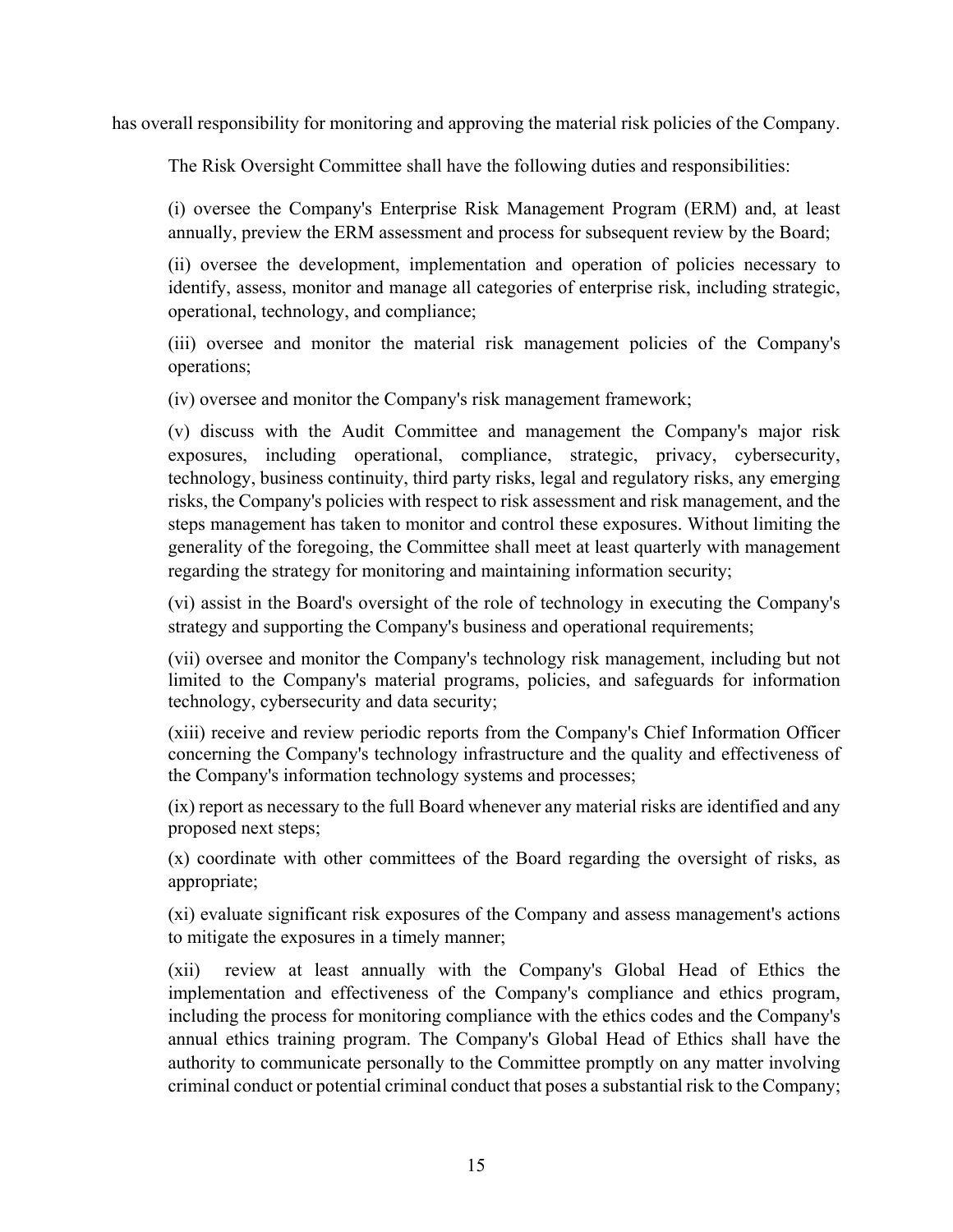(xiii) receive and review quarterly (and more often as necessary) reports from the Chief Risk Officer concerning, among other things, any potential material issues regarding: the Company's risk management framework, policies or compliance with applicable laws, and the Company's contracts and relationships with its vendors, including the Company's ability to perform adequately under those contracts, and the risk of nonpayment and/or fines associated with any inability to perform under the contracts;

(xiv) review at least annually the effectiveness of the Company's internal controls over the Company's compliance and management risks, with the assistance of the General Counsel and the Chief Compliance Officer, and review proposed changes to the Company's policies and internal controls as necessary;

(xv) Annually review and reassess the adequacy of, and compliance with, the Committee's charter, including the Committee's purpose, structure, processes, membership requirements and responsibilities as herein set forth, and recommend any proposed changes to the Board for approval;

(xvi) review annually the Risk Oversight Committee's own performance and report the results of such review to the Board; and

(xvii) The Chairperson of the Committee shall report to the Board at each meeting of the Board the deliberations, actions and recommendations of the Committee since the last Board meeting and such other matters as the Board shall from time to time specify.

The Risk Oversight Committee may conduct or authorize investigations into or studies of

matters within the Committee's scope of responsibilities. In connection therewith, the Committee shall have full access to all relevant records and personnel of the Company and may request any other Board members, officers or employees of the Company, the Company's outside counsel, or any Advisor (as defined below) to attend a Committee meeting. The Committee may delegate any of its responsibilities to such person or persons, including officers or employees of the Company or any of its Committee members, except to the extent otherwise prohibited by applicable law or the rules and regulations of the SEC or Nasdaq. The Committee has the right, in its sole discretion, to retain or obtain advice, reports or opinions from such internal and external counsel, director search firms, compensation consultants and other experts and advisors (each, an "Advisor") as it deems necessary or appropriate to assist it in the full performance of its duties and responsibilities. The Committee shall be directly responsible for the scope and oversight of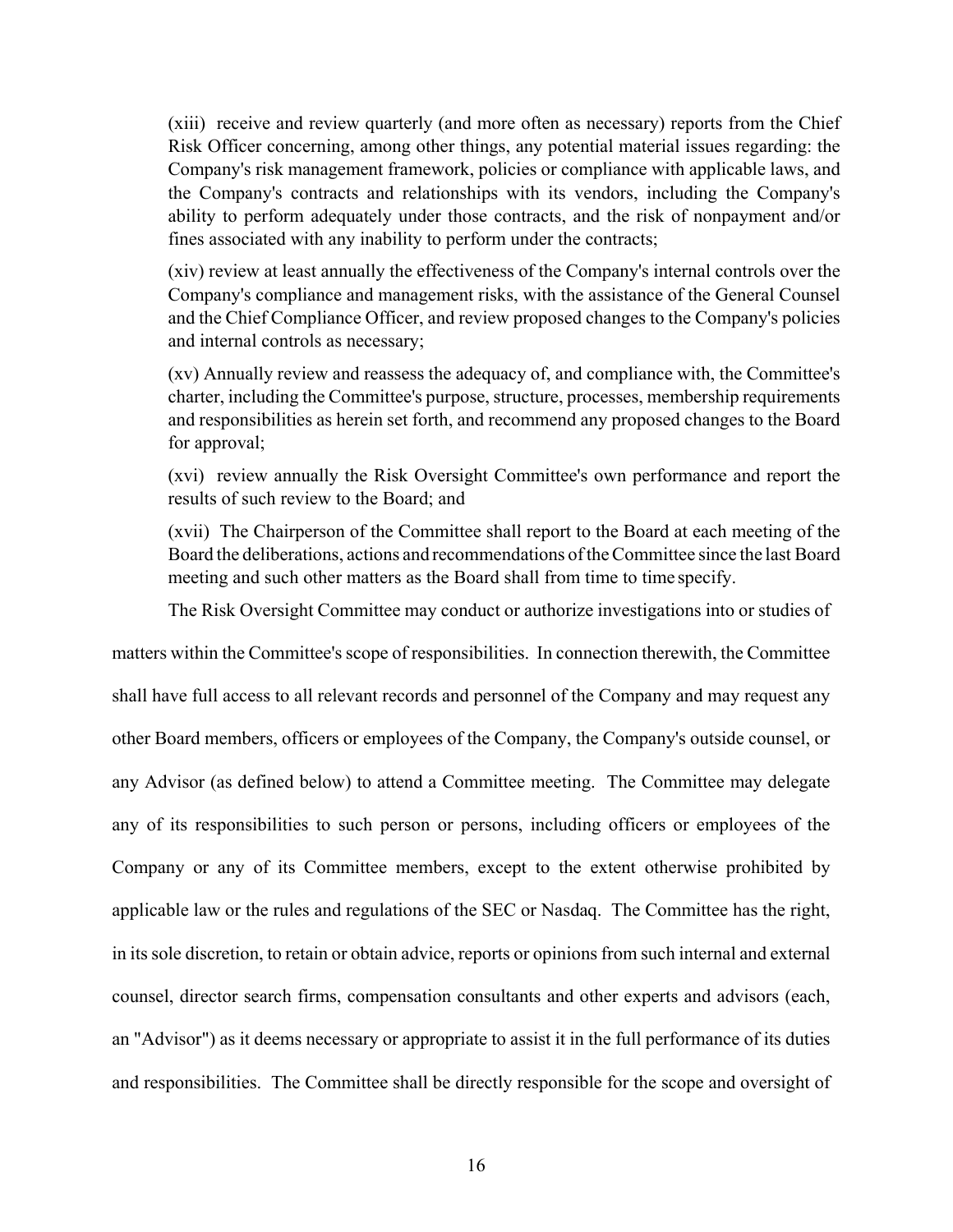the work of any Advisor retained by the Committee. The Company shall provide for appropriate funding, as determined by the Committee, for payment of reasonable compensation to any Advisor retained by the Committee. The Committee shall evaluate whether any consultant retained or to be retained by it has any conflict of interest in accordance with Item  $407(e)(3)(iv)$ of Regulation S-K, as may be amended from time to time.

 Notwithstanding anything else contained in this charter to the contrary, the Committee shall not be empowered to approve matters that applicable law, the Company's Amended and Restated charter or the Company's Amended and Restated By-Laws require to be approved by a vote of the full Board.

## 6. Enhancements to Duties of Chief Information Officer

The duties and responsibilities of the Company's Chief Information Officer shall include,

among other things:

(i) Make decisions for Conduent's technology infrastructure generally and ensure that it adequately aligns with the Company's objectives;

(ii) Remain informed and aware of new and existing technologies to guide the Company's goals and actions moving forward;

(iii) Examine the Company's short- and long-term technology;

(iv) Manage the Company's physical and personnel technology infrastructure, including deployment, integration, systems management, and the development of technical operations personnel;

(v) Manage vendor relations to ensure that service expectations are delivered; and

(vi) Serve on the Disclosure Committee.

Periodically, the Chief Information Officer shall provide a report to the Risk Oversight

Committee regarding the quality and effectiveness of the Company's IT systems and processes.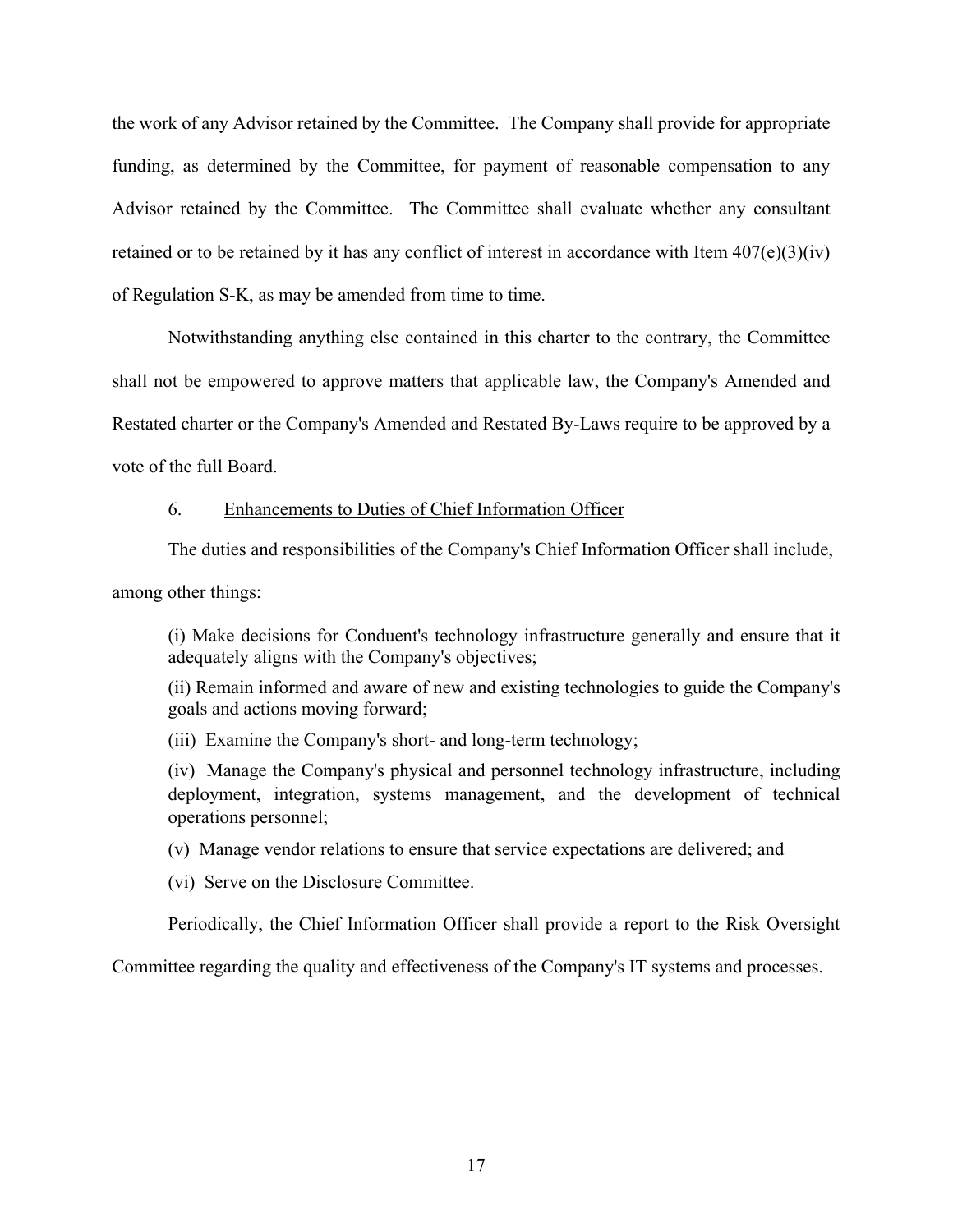## 7. Addition of Chief Risk Officer to Management-Level Disclosure Committee

The Company shall amend its charter for the management-level Disclosure Committee ("Disclosure Committee") as set forth in Exhibit 3 to the Stipulation, to add the Chief Risk Officer as a member of the Committee.

## 8. Compensation Recoupment Policy

The Company shall adopt the Amended Compensation Recoupment Policy, as set forth in

Exhibit 4 to the Stipulation.

## 9. Compensation Committee Charter

The Compensation Committee Charter shall be amended, as shown in Exhibit 5 to the

Stipulation, to require the Compensation Committee to:

Receive and review a quarterly report from the General Counsel on any stock sales by any Section 16 officer during the previous quarterly period.

## 10. Director Education

Conduent's Corporate Governance Guidelines shall be amended, as shown in Exhibit 1 to

the Stipulation, to include:

The Company has a mandatory orientation program for new Directors to familiarize them with the Company's business, strategic plans, significant financial, accounting and risk management issues, compliance programs, conflicts policies, code of business conduct and business ethics and corporate governance guidelines. This process includes review of background materials and meetings with senior management. Each Director shall participate in annual continuing educational programs in order to maintain the necessary level of expertise to perform his or her responsibilities as a Director. Topics for the new Director orientation and the director continuing education program shall be chosen or approved by the Board at its sole discretion.

## 11. Whistleblower Policy

The Company's Ethics Charter shall be amended, as shown in Exhibit 6 to the Stipulation,

to include:

The Audit Committee shall maintain for a period of not less than five (5) years, a written log of whistleblower complaints, as well as the results of all investigations of complaints.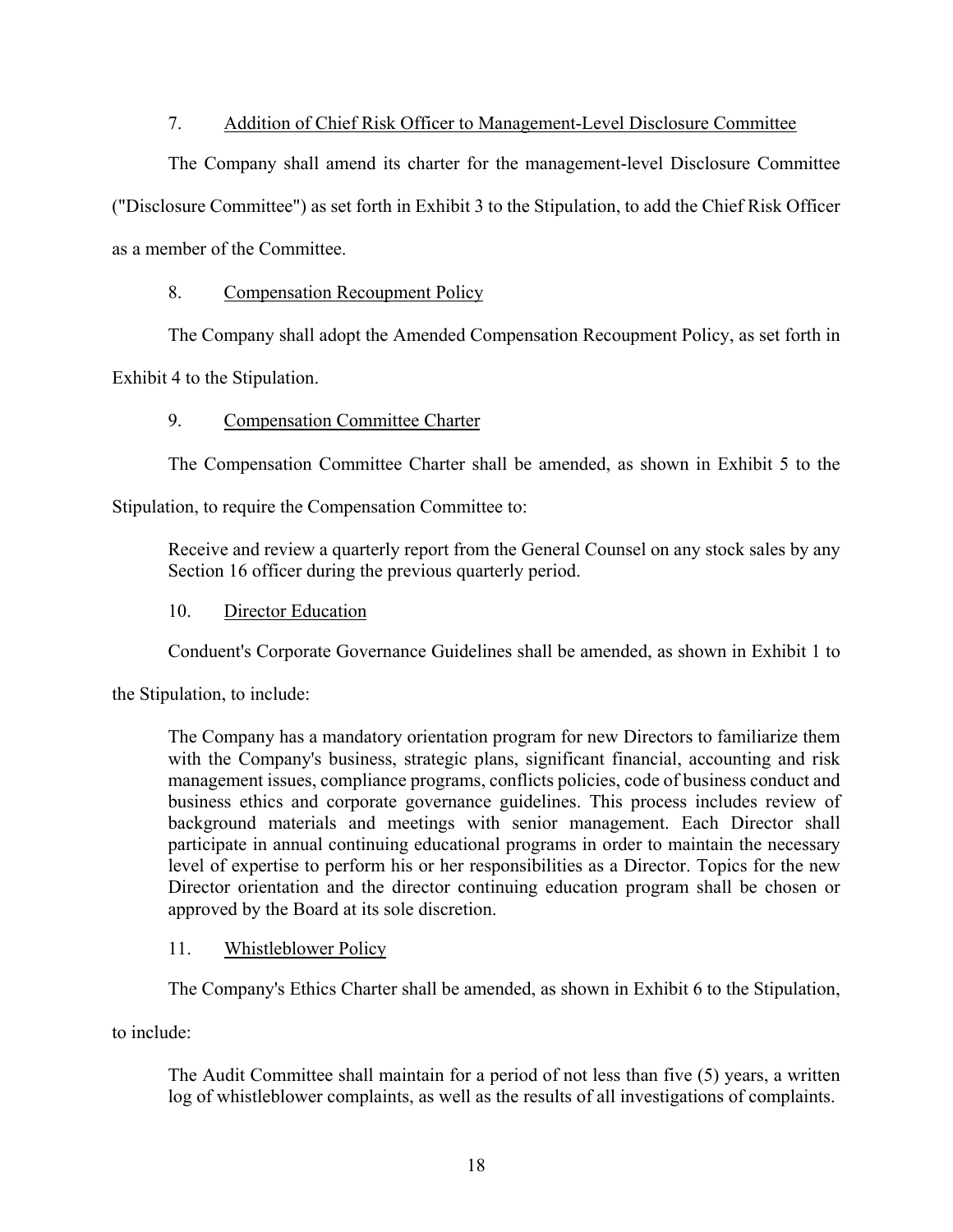## 12. Director Independence

The Board shall ensure that at least three-quarters (75%) of its members are "independent," as defined by the Nasdaq listing requirements.

## **VII. PLAINTIFFS' COUNSEL'S SEPARATELY NEGOTIATED ATTORNEYS' FEES AND EXPENSES**

After negotiating the material substantive terms of the Settlement, Plaintiffs' Counsel, counsel for Conduent, and DRC Counsel, with the assistance of the Mediator, separately negotiated the attorneys' fees and expenses to be paid to Plaintiffs' Counsel. In light of the substantial benefits conferred by Plaintiffs' Counsel's efforts upon Conduent and its stockholders, Conduent and Plaintiffs' Counsel have agreed that Settling Defendants shall cause to be paid to Plaintiffs' Counsel two million, two hundred thousand dollars (\$2,200,000.00) in attorneys' fees and expenses, subject to Court approval (the "Fee and Expense Amount").

Subject to Court approval, Plaintiffs' counsel seeks a service award of three thousand dollars (\$3,000.00) for each of the Plaintiffs, to be paid out of the Fee and Expense Amount. The Settling Defendants take no position with respect to the service awards. Neither Conduent nor any of the Settling Defendants shall be liable for any portion of any service award approved by the Court.

### **VIII. REASONS FOR THE SETTLEMENT**

The Settling Parties have determined that it is desirable and beneficial that the Derivative Matters, and all of their disputes related thereto, be fully and finally settled in the manner and upon the terms and conditions set forth in the Stipulation, and Plaintiffs' Counsel believe that the Settlement is in the best interests of the Settling Parties, Conduent, and its stockholders.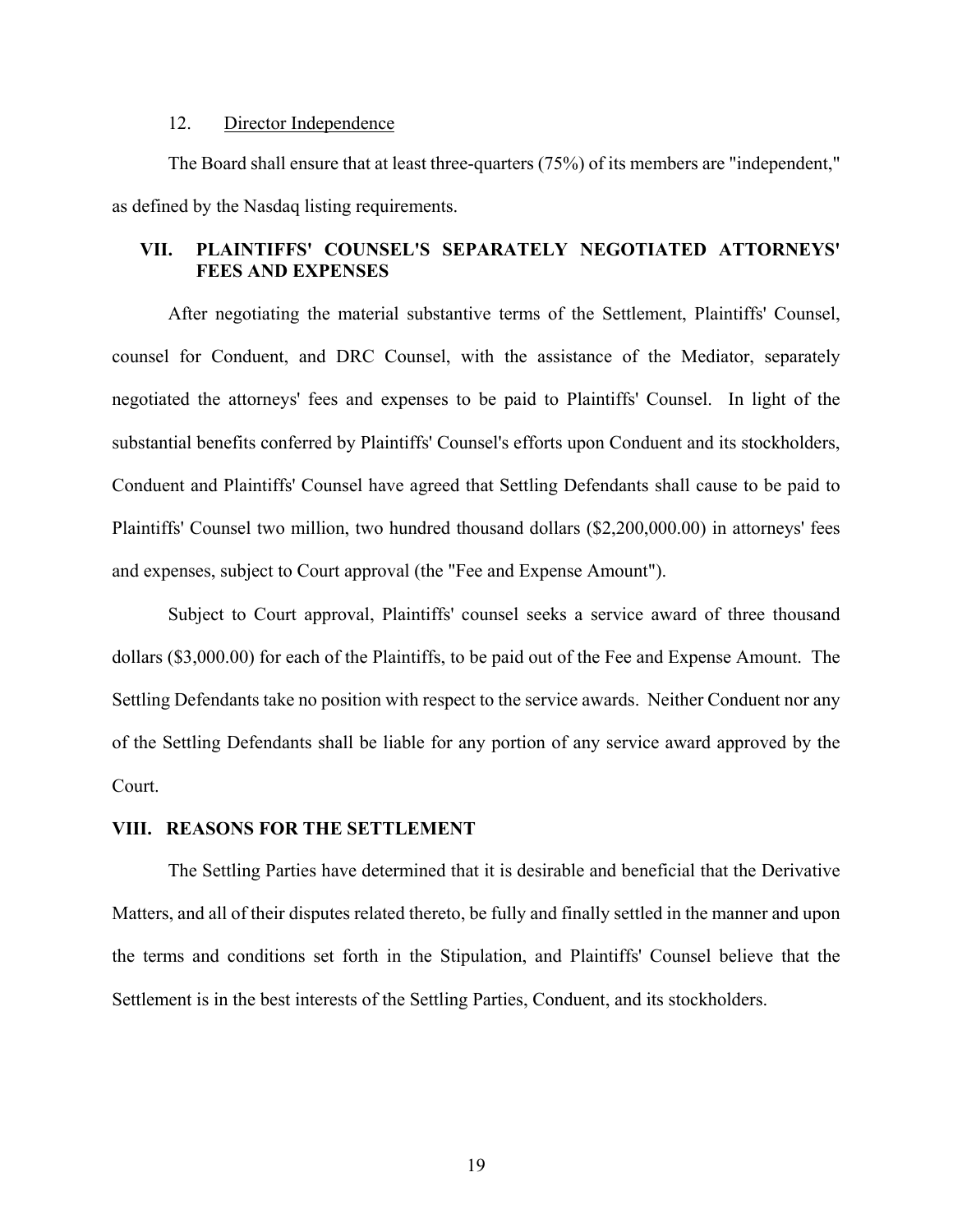#### **A. Why Did the Settling Defendants Agree to Settle?**

The Settling Defendants have denied and continue to deny each of the claims and contentions alleged by the Plaintiffs in the Derivative Matters. The Settling Defendants expressly have denied and continue to deny all allegations of wrongdoing or liability against them or any of them arising out of, based upon, or related to, any of the conduct, statements, acts or omissions alleged, or that could have been alleged in the Derivative Matters. Without limiting the foregoing, the Settling Defendants have denied and continue to deny, among other things, that they breached their fiduciary duties or any other duty owed to Conduent or its stockholders, or that Plaintiffs, Conduent, or its stockholders suffered any damage or were harmed as a result of any conduct alleged in the Derivative Matters or otherwise. The Settling Defendants have further asserted and continue to assert that at all relevant times, they acted in good faith and in a manner they reasonably believed to be in the best interests of Conduent and its stockholders. Nonetheless, the Settling Defendants also have taken into account the expense, uncertainty, and risks inherent in any litigation, especially in complex matters like the Actions, other shareholder derivative action(s), or other actions based on the Litigation Demand or the Books and Records Demands, and that the proposed Settlement would, among other things: (a) bring to an end the expenses, burdens, and uncertainties associated with the continued litigation of the claims asserted in the Derivative Matters; (b) finally put to rest those claims and the underlying Derivative Matters; and (c) confer benefits upon them, including further avoidance of disruption of their duties due to the pendency and defense of the Derivative Matters. Therefore, the Settling Defendants have determined that it is in the best interests of Conduent for the Derivative Matters, and all of the Settling Parties' disputes related thereto, to be fully and finally settled in the manner and upon the terms and conditions set forth in the Stipulation. Pursuant to the terms of the Settlement, the Stipulation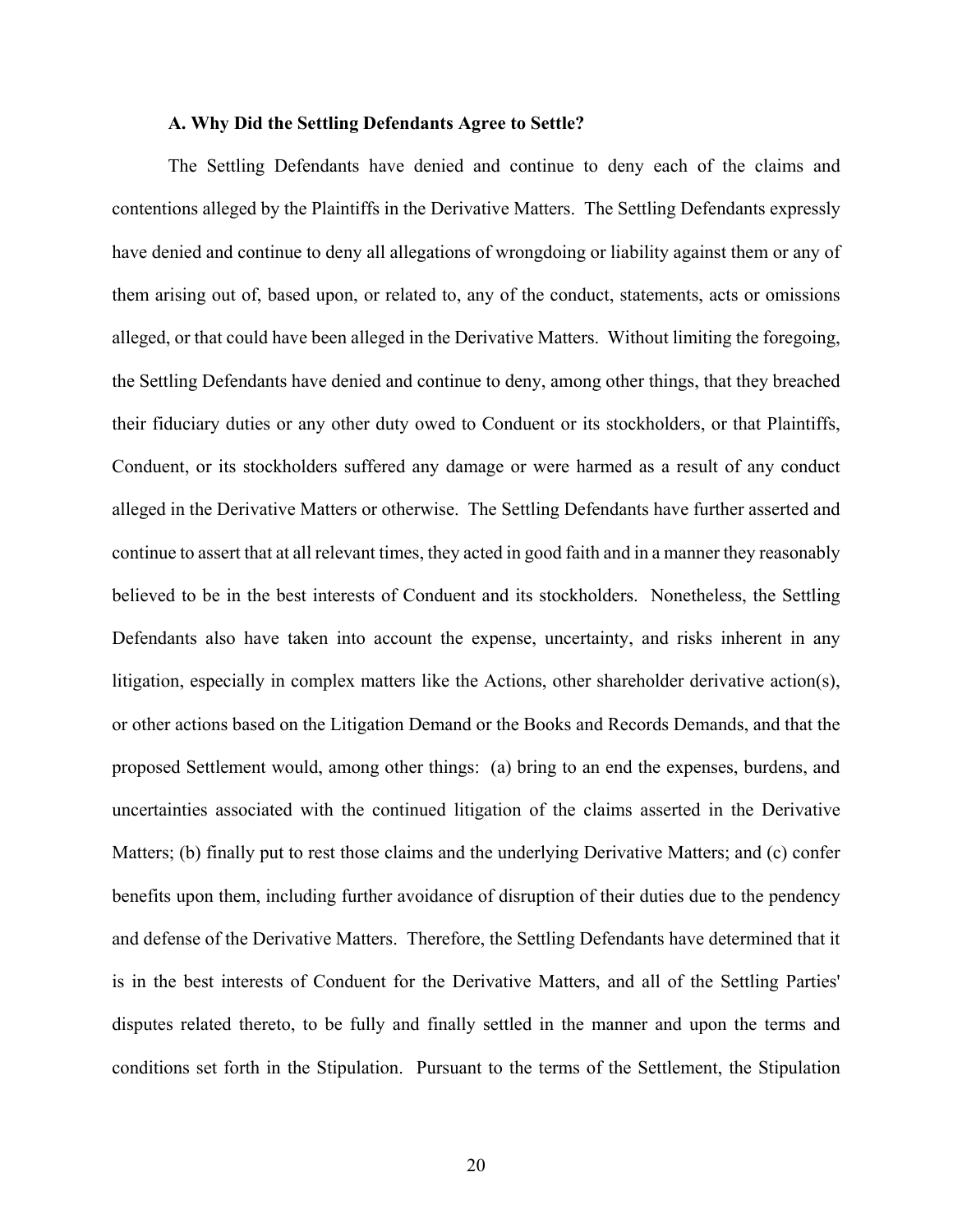(including all of the Exhibits hereto) shall in no event be construed as or deemed to be evidence of an admission or concession by the Settling Defendants with respect to any claim of fault, liability, wrongdoing, or damage whatsoever.

## **B. Why Did Plaintiffs Agree to Settle?**

 Plaintiffs and Plaintiffs' Counsel believe that the claims asserted in the Derivative Matters have merit, and Plaintiffs' entry into the Settlement is not intended to be and shall not be construed as an admission or concession concerning the relative strength or merit of the claims alleged in the Actions. Plaintiffs and Plaintiffs' Counsel recognize and acknowledge the expense and length of continued proceedings necessary to prosecute the Derivative Matters, including the Actions, other shareholder derivative action(s), or other actions based on the Litigation Demand or the Books and Records Demands, against the Settling Defendants through trial(s) and potential appeal(s). Plaintiffs and Plaintiffs' Counsel also have considered the uncertain outcome and the risk of any litigation, specifically in complex matters such as the Actions, other shareholder derivative action(s), or other actions based on the Litigation Demand or the Books and Records Demands, as well as the difficulties and delays inherent in such litigation. Plaintiffs and Plaintiffs' Counsel also are mindful of the inherent problems of proof of, and possible defenses to, the claims asserted in the Actions, that could be asserted in any shareholder derivative action(s) or other actions based on the Litigation Demand or the Books and Records Demands.

 Plaintiffs' Counsel have conducted extensive investigation and analysis of the facts, claims, damages, corporate governance, defenses, as set forth in section III, above. Based on Plaintiffs' Counsel's thorough evaluation of these matters, the range of probable recoveries, and the risks, costs, delays, and burdens on Conduent that would be entailed in any attempt to improve upon the result through further litigation, Plaintiffs' Counsel believe that the Settlement set forth in this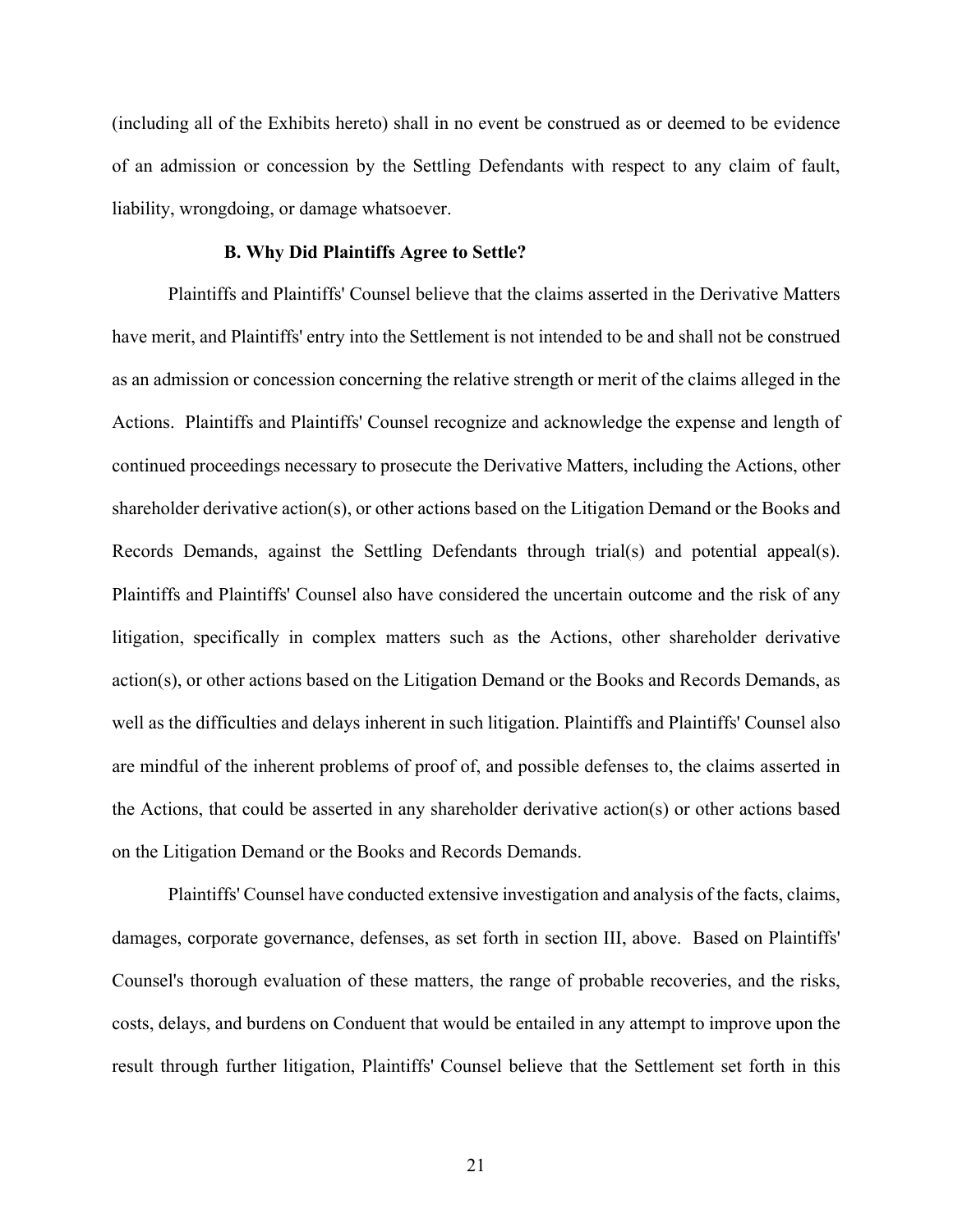Stipulation is fair, reasonable, and adequate; confers substantial benefits upon Conduent; and would serve the best interests of Conduent and its stockholders.

#### **IX. SETTLEMENT HEARING**

On July 11, 2022, at 10:30 a.m., the Court will hold a Settlement Hearing either remotely or in person and, if in person, at the U.S. District Court for the Southern District of New York, Daniel Patrick Moynihan U.S. Courthouse, 500 Pearl St. New York, NY 10007. At the Settlement Hearing, the Court will consider whether: (i) the terms of the proposed Settlement should be approved as fair, reasonable, and adequate; (ii) the separately negotiated and agreed upon Fee and Expense Amount should be approved as fair, reasonable, and adequate; (iii) service awards to each of the Plaintiffs to be paid out of the Fee and Expense Amount should be approved; (iv) a final judgment should be entered and the Actions should be dismissed with prejudice on the terms set forth in the Stipulation; and (v) such other matters as may be necessary and proper under the circumstances.

Pending the Effective Date, none of the Settling Parties shall: (i) prosecute or pursue the Actions, the Litigation Demand, or the Books and Records Demands, or (ii) file, prosecute, or pursue any other actions, proceedings, or demands relating to the Actions, the Litigation Demand, the Books and Records Demands, or the Settlement.

# **X. RIGHT TO ATTEND SETTLEMENT HEARING**

Any Conduent stockholder as of the Record Date may, but is not required to, appear in person (or telephonically or via any video platform as may be designated by the Court) at the Settlement Hearing. If you want to be heard at the Settlement Hearing, then you must first comply with the procedures for objecting, which are set forth below. The Court has the right to change the hearing date, time, or platform used (*i.e.* in person, telephonically, or via video) without further notice. Thus, if you are planning to attend the Settlement Hearing, you should confirm the date,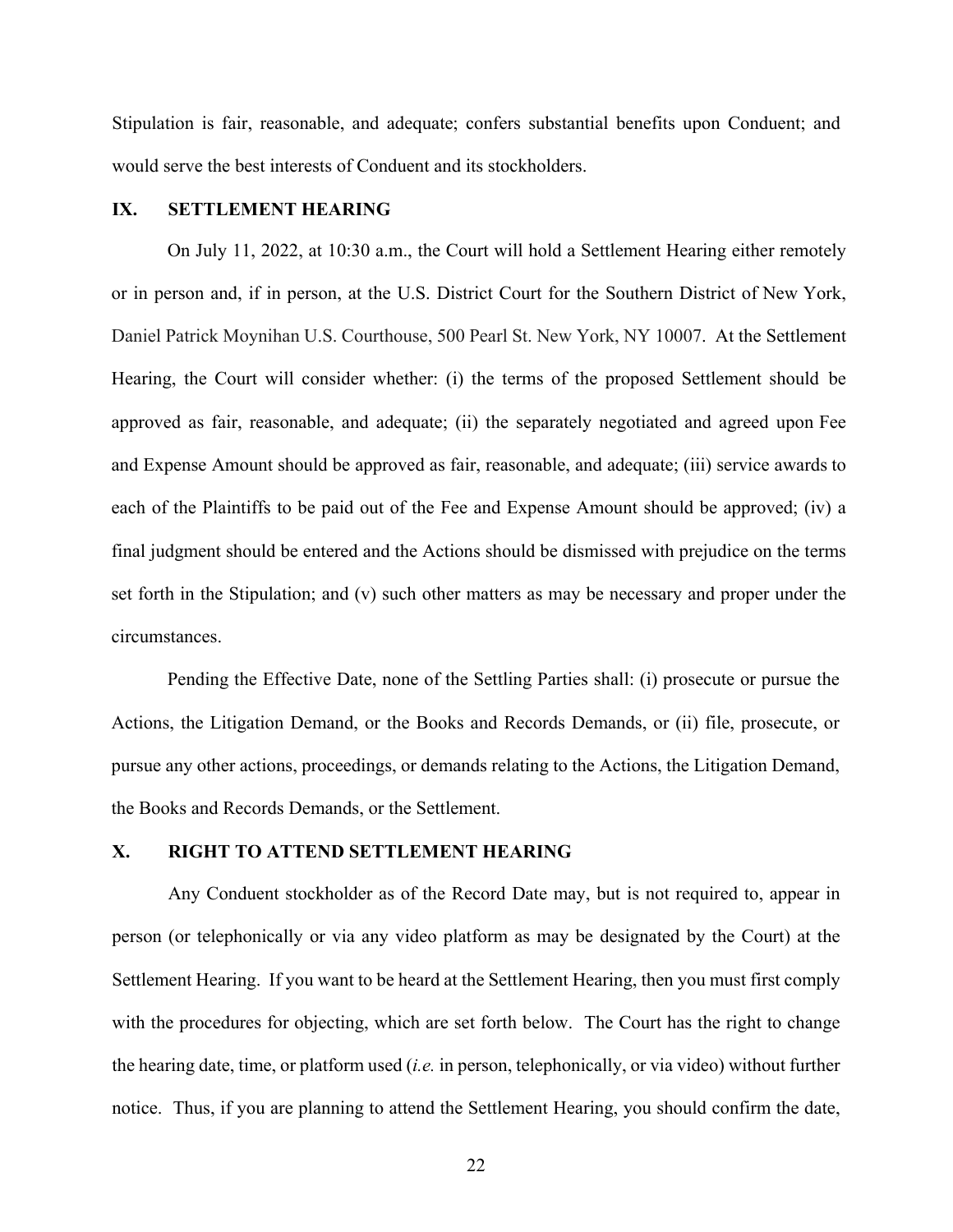time, and platform before going to the Court. Conduent stockholders as of the Record Date who have no objection to the Settlement do not need to appear at the Settlement Hearing or take any other action.

# **XI. RIGHT TO OBJECT TO THE PROPOSED DERIVATIVE SETTLEMENT AND PROCEDURES FOR DOING SO**

Any Conduent stockholder as of the Record Date may appear and show cause, if he, she, or it has any reason why the Settlement of the Derivative Matters should not be approved as fair, reasonable, and adequate, or why a judgment should not be entered thereon, or why Plaintiffs' service awards or the separately negotiated Fee and Expense Amount should not be approved. You must object in writing, and you may request to be heard at the Settlement Hearing. If you choose to object, then you must follow these procedures.

#### **A. You Must Make Detailed Objections in Writing**

Any objections must be presented in writing and must contain the following information:

- 1. Your name, legal address, and telephone number;
- 2. The case name and number (*In re Conduent Incorporated Stockholder Derivative Litigation*, Lead Case No. 1:20-cv-10964-MKV);
	- 3. Proof of being a Conduent stockholder as of the Record Date, February 16, 2022;
	- 4. The date(s) you acquired your Conduent shares;
	- 5. A statement of each objection being made;
- 6. Notice of whether you intend to appear at the Settlement Hearing. You are not required to appear; and

 7. Copies of any papers you intend to submit to the Court, along with the names of any witness(es) you intend to call to testify at the Settlement Hearing and the subject(s) of their testimony.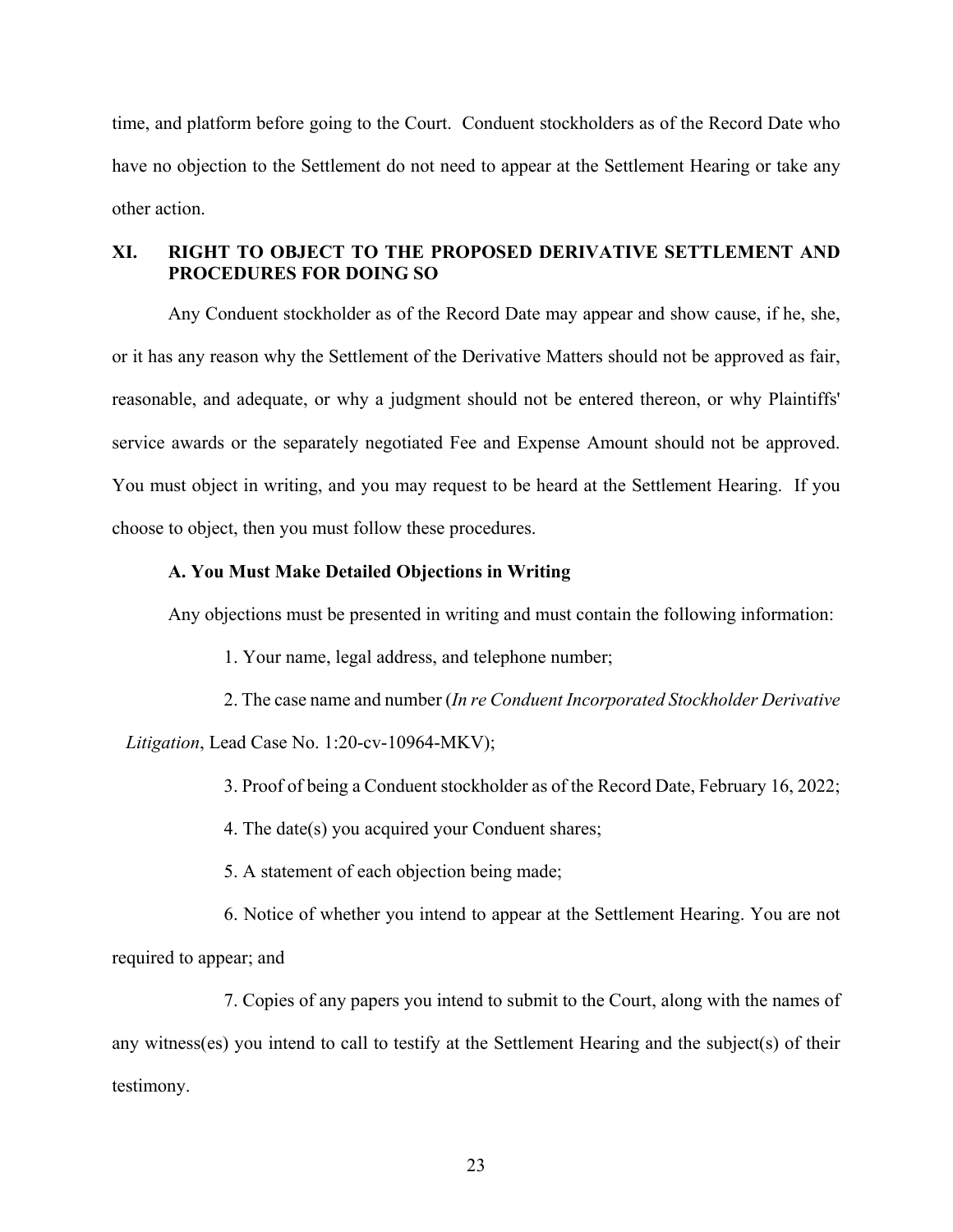The Court may not consider any objection that does not substantially comply with these requirements.

# **B. You Must Timely Deliver Written Objections to the Court**

All written objections and supporting papers must be submitted to the Court either by

mailing them to:

Clerk of the Court U.S. District Court for the Southern District of New York Daniel Patrick Moynihan U.S. Courthouse 500 Pearl St. New York, NY 10007-1312

Or by filing them in person at any location of the U.S. District Court for the Southern District of

New York to the extent the Court is open for in-person filings.

# **YOUR WRITTEN OBJECTIONS MUST BE POSTMARKED OR ON FILE WITH THE**

# **CLERK FOR THE COURT NO LATER THAN JUNE 17, 2022.**

Unless the Court orders otherwise, your objection will not be considered unless it is

timely filed with the Court. Your written objection must also be mailed to:

Plaintiffs' Counsel:

ROBBINS LLP Craig W. Smith 5040 Shoreham Place San Diego, CA 92122

KAHN SWICK FOTI, LLC Melinda A. Nicholson 1100 Poydras Street, Suite 3200 New Orleans, LA 70163

and

Counsel for Defendants Brian J. Webb-Walsh, Ashok Vemuri, William G. Parrett, Paul S. Galant, Vincent J. Intrieri, Courtney R. Mather and Michael A. Nutter:

KING & SPAULDING LLP Israel Dahan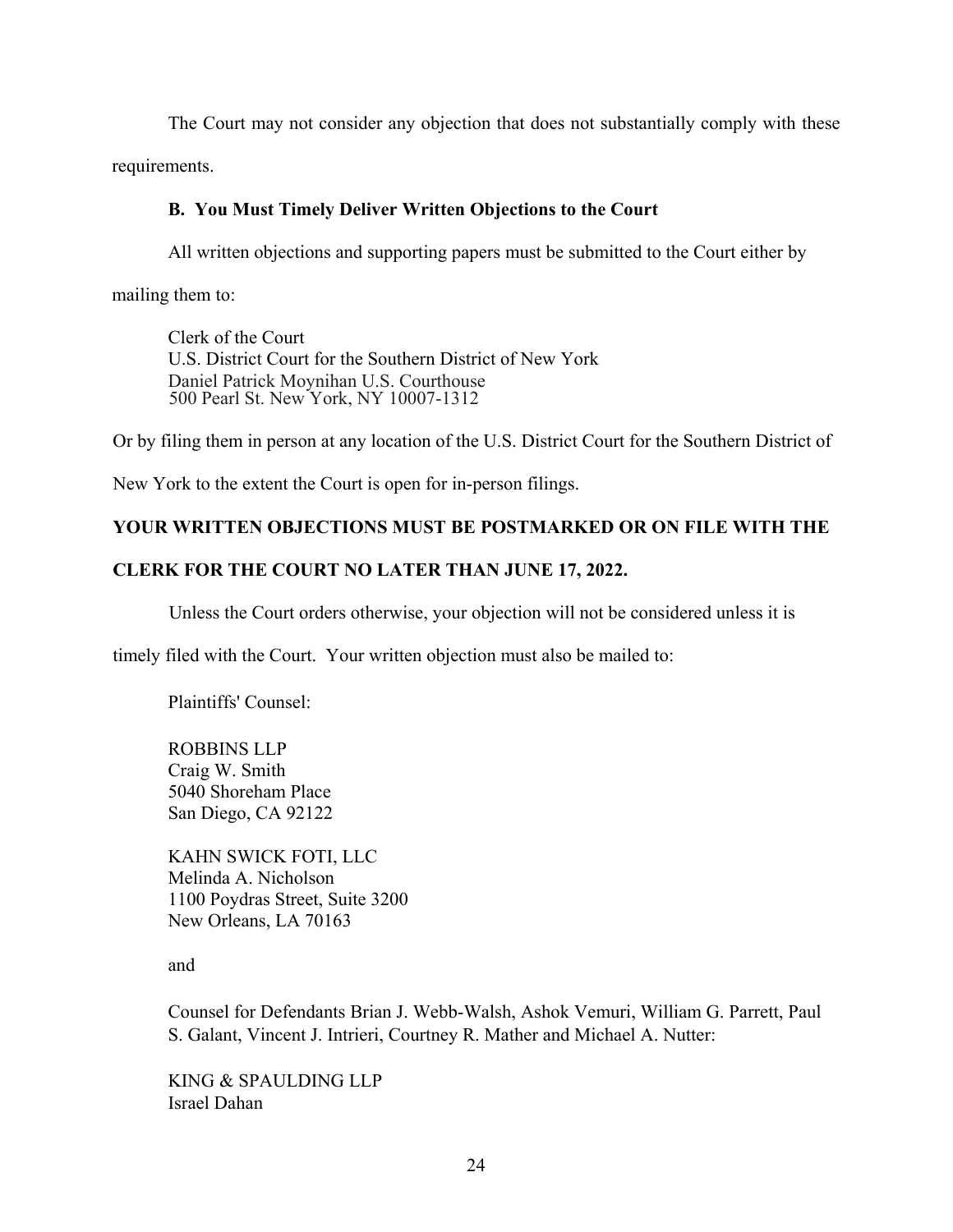Warren Pope 1185 Avenue of the Americas, 34th Floor New York, NY 10036

Counsel for Nominal Defendant Conduent Incorporated:

Nicole Bearce 100 Campus Dr., Suite 200 Florham Park, NJ 07932

Counsel for Demand Review Committee:

HOLLAND & KNIGHT LLP Tracy Nichols Allison Kernisky 701 Brickell Avenue, Suite 3300 Miami, FL 33131

Any Conduent stockholder as of the Record Date, who does not make his, her, or its objection in the manner prescribed above shall be deemed to have waived the right to object to any aspect of the Settlement as incorporated in the Stipulation or otherwise request to be heard (including the right to appeal) and will be forever barred from raising such objection or request to be heard in this or any other action or proceeding, and, unless otherwise ordered by the Court, shall be bound by the Judgment to be entered and the releases to be given.

## **XII. HOW TO OBTAIN ADDITIONAL INFORMATION**

This Notice summarizes the Stipulation. It is not a complete statement of the events of the Actions or the Settlement contained in the Stipulation. You may inspect the Stipulation and other papers in the Actions at the United States District Clerk's office at any time during regular business hours of each business day. The Clerk's office is located at the U.S. District Court for the Southern District of New York, Daniel Patrick Moynihan U.S. Courthouse, 500 Pearl St. New York, NY 10007-1312. However, you must appear in person to inspect these documents. The Clerk's office will not mail copies to you. You may also view and download the Stipulation at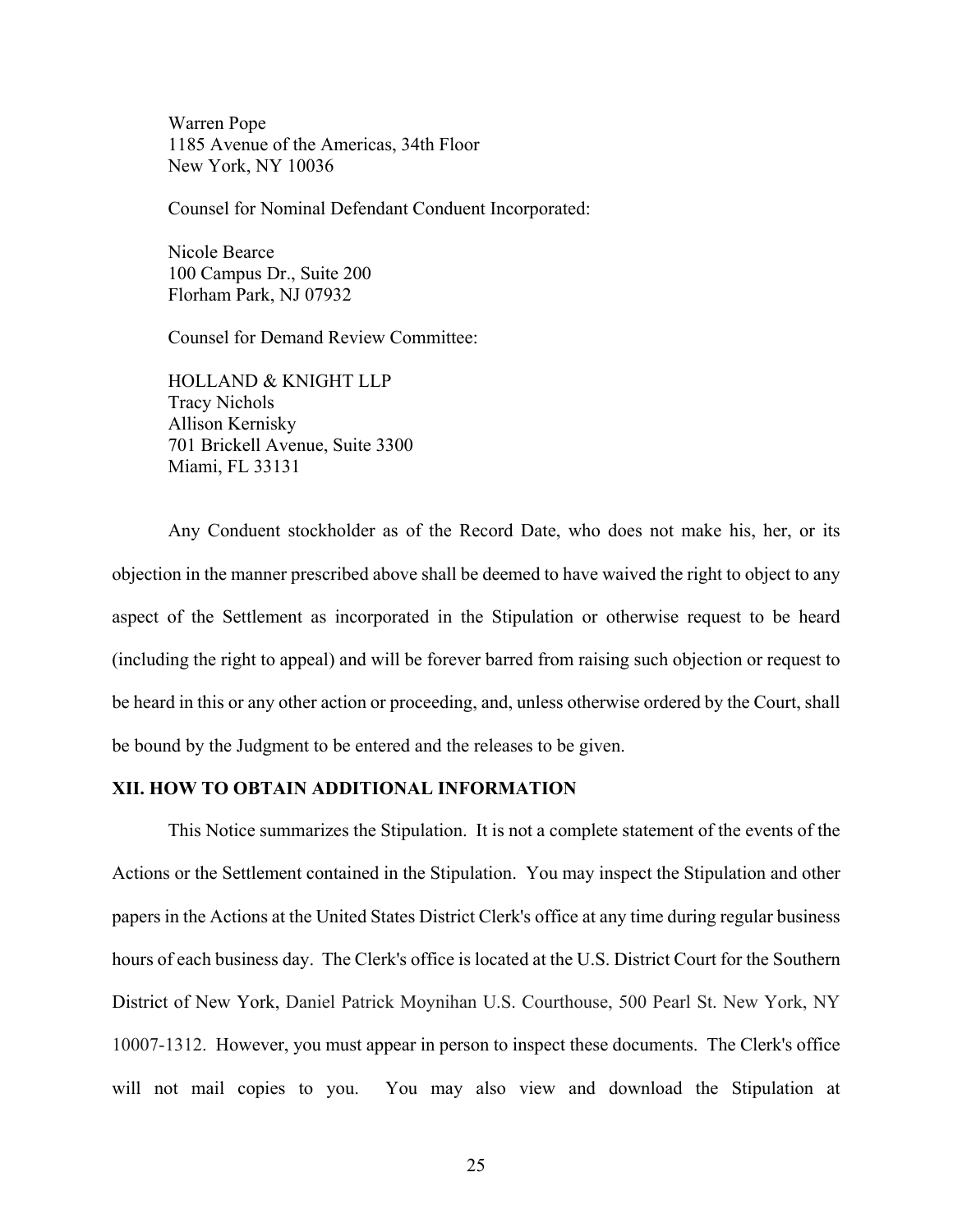https://investor.conduent.com/. If you have any questions about matters in this Notice, you may

contact:

Plaintiffs' Counsel:

ROBBINS LLP Craig W. Smith 5040 Shoreham Place San Diego, CA 92122

KAHN SWICK FOTI, LLC Melinda A. Nicholson 1100 Poydras Street, Suite 3200 New Orleans, Louisiana 70163

Or

Counsel for Defendants Brian J. Webb-Walsh, Ashok Vemuri, William G. Parrett, Paul S. Galant, Vincent J. Intrieri, Courtney R. Mather and Michael A. Nutter:

KING & SPAULDING LLP Israel Dahan Warren Pope 1185 Avenue of the Americas, 34th Floor New York, NY 10036

Counsel for Nominal Defendant Conduent Incorporated:

Nicole Bearce 100 Campus Dr., Suite 200 Florham Park, NJ 07932

Counsel for Demand Review Committee:

HOLLAND & KNIGHT LLP Tracy Nichols Allison Kernisky 701 Brickell Avenue, Suite 3300 Miami, FL 33131